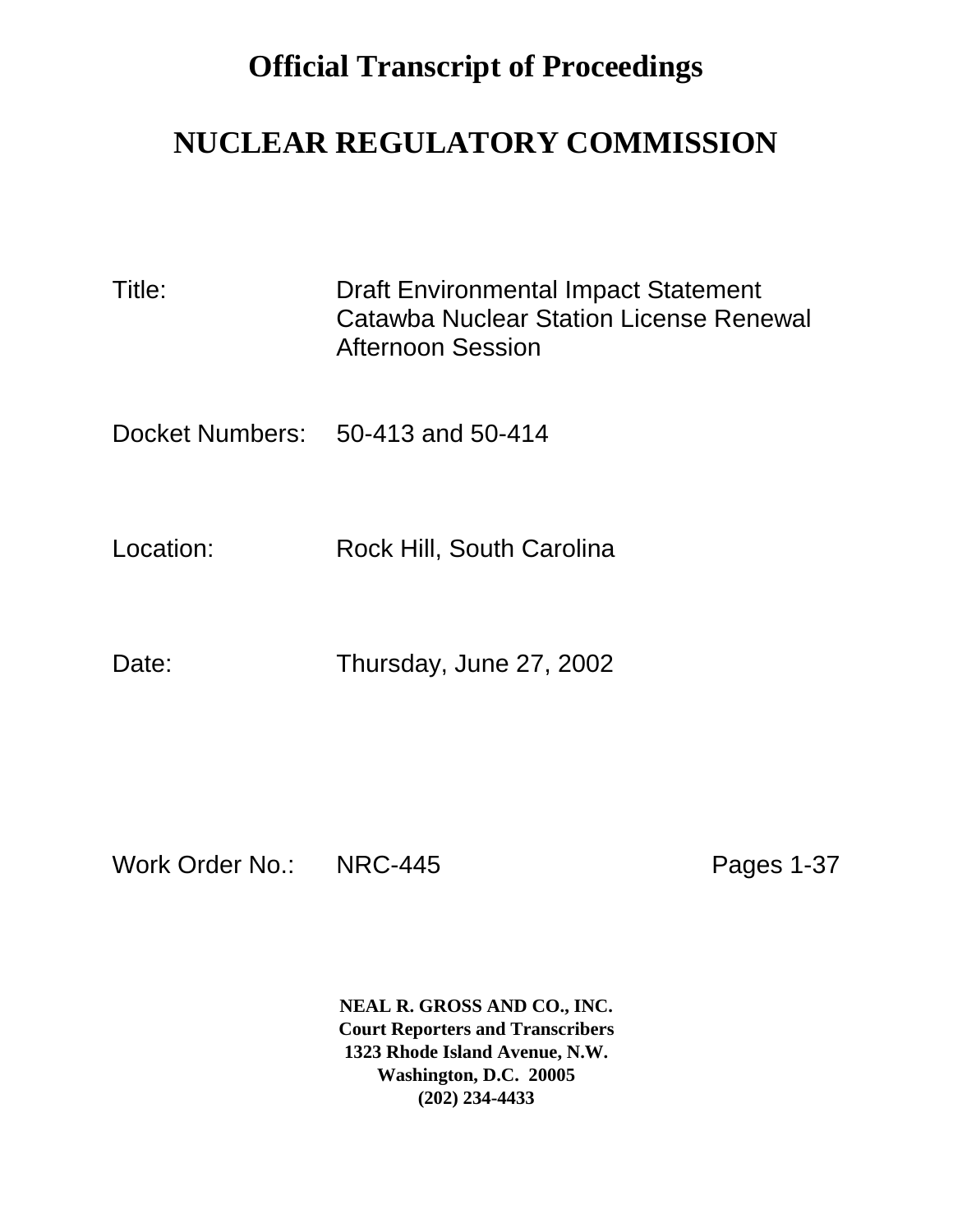|    | $\mathbf 1$                                                                 |
|----|-----------------------------------------------------------------------------|
| 1  | UNITED STATES OF AMERICA                                                    |
| 2  | NUCLEAR REGULATORY COMMISSION                                               |
| 3  | + + + + +                                                                   |
| 4  | DRAFT ENVIRONMENTAL IMPACT STATEMENT                                        |
| 5  | DUKE ENERGY CORPORATION                                                     |
| 6  | CATAWBA NUCLEAR STATION, UNITS 1 AND 2                                      |
| 7  | <b>LICENSE RENEWAL</b>                                                      |
| 8  | + + + + +                                                                   |
| 9  | <b>PUBLIC MEETING</b>                                                       |
| 10 | + + + + +                                                                   |
| 11 | THURSDSAY, JUNE 27, 2002                                                    |
| 12 | + + + + +                                                                   |
| 13 | ROCK HILL, SOUTH CAROLINA                                                   |
| 14 | + + + + +                                                                   |
| 15 | The above entitled matter came on for public meeting                        |
| 16 | pursuant to Notice at 1:36 p.m. Rock Hill City Hall, City Council Chambers, |
| 17 | Rock Hill, South Carolina, Chip Cameron, Moderator, presiding.              |
| 18 | APPEARANCES OF NRC STAFF:                                                   |
| 19 | <b>CHIP CAMERON</b>                                                         |
| 20 | <b>RANI FRANOVICH</b>                                                       |
| 21 | <b>JIM WILSON</b>                                                           |
| 22 | <b>MARY ANN PARKHURST</b>                                                   |
| 23 | ROBERT PALLA                                                                |
| 24 |                                                                             |
|    |                                                                             |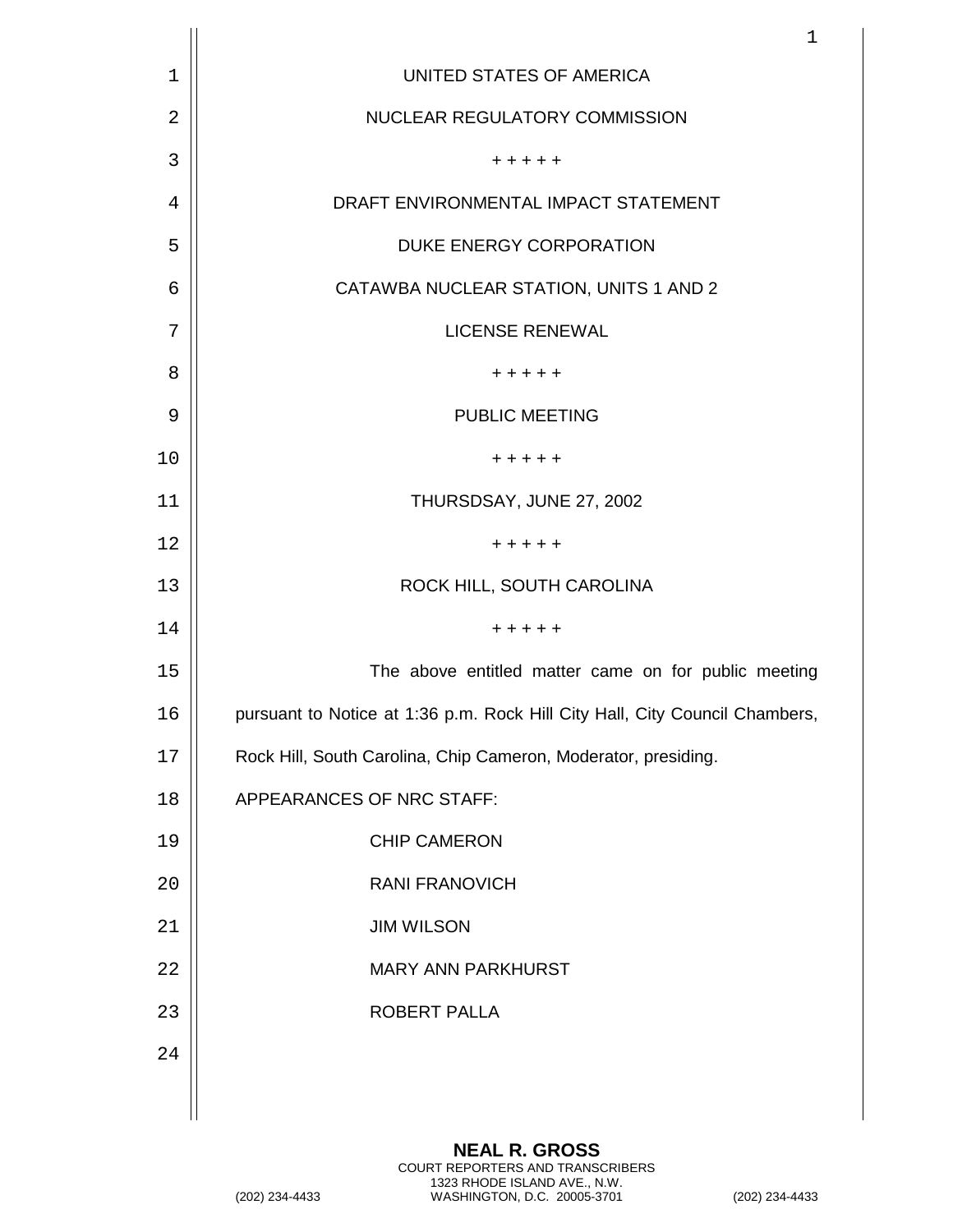|                | $\overline{2}$ |
|----------------|----------------|
| $\mathbf 1$    |                |
| $\overline{2}$ | $I-N-D-E-X$    |
| 3              |                |
| $\overline{4}$ |                |
| 5              |                |
| 6              |                |
| 7              |                |
| 8              |                |
| 9              |                |
| 10             |                |
| 11             |                |
| 12             |                |
| 13             |                |
| 14             |                |
| 15             |                |
| 16             |                |
| $17$           |                |
| $18\,$         |                |
| 19             |                |
| 20             |                |
| 21             |                |
| 22             |                |
| 23             |                |
| 24             |                |
| 25             |                |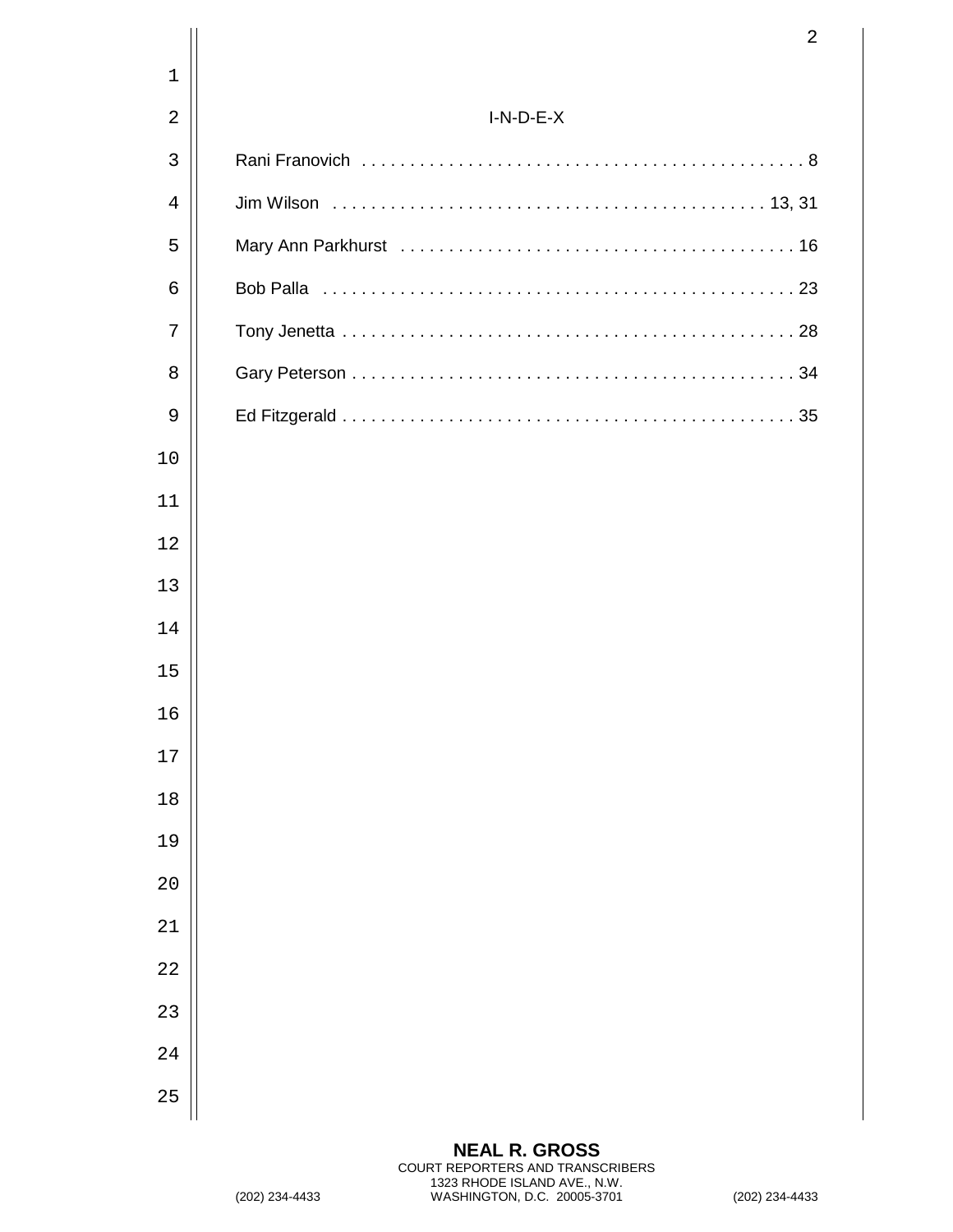|       | 3                                                                                     |
|-------|---------------------------------------------------------------------------------------|
| $1\,$ | P-R-O-C-E-E-D-I-N-G-S                                                                 |
| 2     | (1:36 p.m.)                                                                           |
| 3     | MR. CAMERON: Good afternoon, everyone, my name is                                     |
| 4     | Chip Cameron, I'm the special counsel from public liaison at the Nuclear              |
| 5     | Regulatory Commission and I'd like to welcome you to the NRC's public                 |
| 6     | meeting today.                                                                        |
| 7     | It's nice to be back here in Rock Hill with you. We were here                         |
| 8     | last year to ask you for some information on what should go into the                  |
| 9     | preparation of a draft environmental impact statement in regard to the                |
| 10    | application by Duke Energy Corporation to renew the licenses for Units 1 and          |
| 11    | 2 at the Catawba Nuclear Station.                                                     |
| 12    | We're back tonight to talk to you about the draft                                     |
| 13    | environmental impact statement that the NRC has prepared, and to discuss the          |
| 14    | findings of that statement with you.                                                  |
| 15    | It's my pleasure this afternoon to serve as your facilitator, and                     |
| 16    | in that role, I'm going to try to make sure that all of you have a productive         |
| 17    | meeting today.                                                                        |
| 18    | I just want to go over three items of meeting process before                          |
| 19    | we get into the substance of today's discussion. I'd like to talk about               |
| 20    | objectives, first of all; secondly, format and ground rules; and thirdly, I'd like to |
| 21    | give you an idea of the agenda and what to expect today and to introduce the          |
| 22    | NRC staff who will be doing the presentations for you today.                          |
| 23    | In terms of objectives, we want to make sure that we clearly                          |
| 24    | describe the preliminary findings in the draft environmental impact statement         |
| 25    | and also answer any of your questions about the license renewal process               |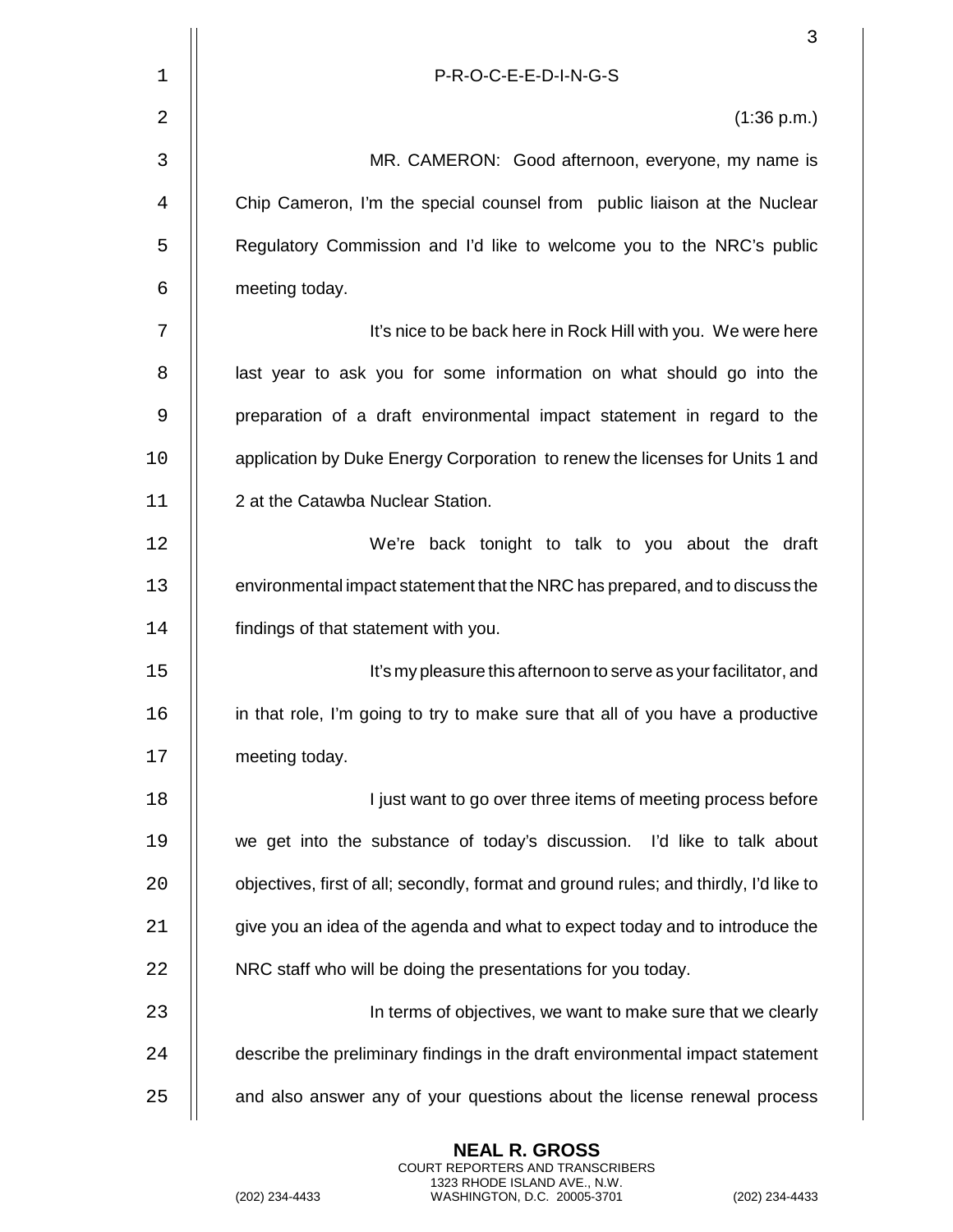|    | 4                                                                                 |
|----|-----------------------------------------------------------------------------------|
| 1  | generally as well as the draft environmental impact statement.                    |
| 2  | A second objective, and a most important one, is to listen to                     |
| 3  | your comments on these issues. The ultimate goal is to use the comments that      |
| 4  | we hear today to help us finalize the draft environmental impact statement.       |
| 5  | You'll be hearing that we're accepting written comments on                        |
| 6  | the draft environmental impact statement but we're here this afternoon and        |
| 7  | again tonight to talk with you in person.                                         |
| 8  | You may hear information today from the NRC staff or                              |
| 9  | perhaps from some of your neighbors in the community that will help you           |
| 10 | prepare written comments if you wish to do so. But I do want to emphasize that    |
| 11 | anything that you say here today is going to carry the same weight as any         |
| 12 | written comments that are submitted.                                              |
| 13 | In terms of the format for today's meeting, basically we're                       |
| 14 | going to do the meeting in two parts. The first part is to give you background    |
| 15 | on license renewal and on the draft environmental impact statement. We're         |
| 16 | going to have a series of very short NRC presentations for you, and after those   |
| 17 | presentations, we'll go out to you to see if you have any questions that we can   |
| 18 | answer on those particular topics.                                                |
| 19 | The second part of the meeting is where we'll ask any of you                      |
| 20 | who wish to talk to come up and make a more formal statement to us and we'll      |
| 21 | be in the listening mode then. We want to hear what you have to say.              |
| 22 | In terms of ground rules, they're very simple. If during the first                |
| 23 | part of the meeting when we're doing presentations and questions and              |
| 24 | answers, if you want to say something, just signal me and I'll bring you this     |
| 25 | talking stick. And then please state your name and affiliation if appropriate for |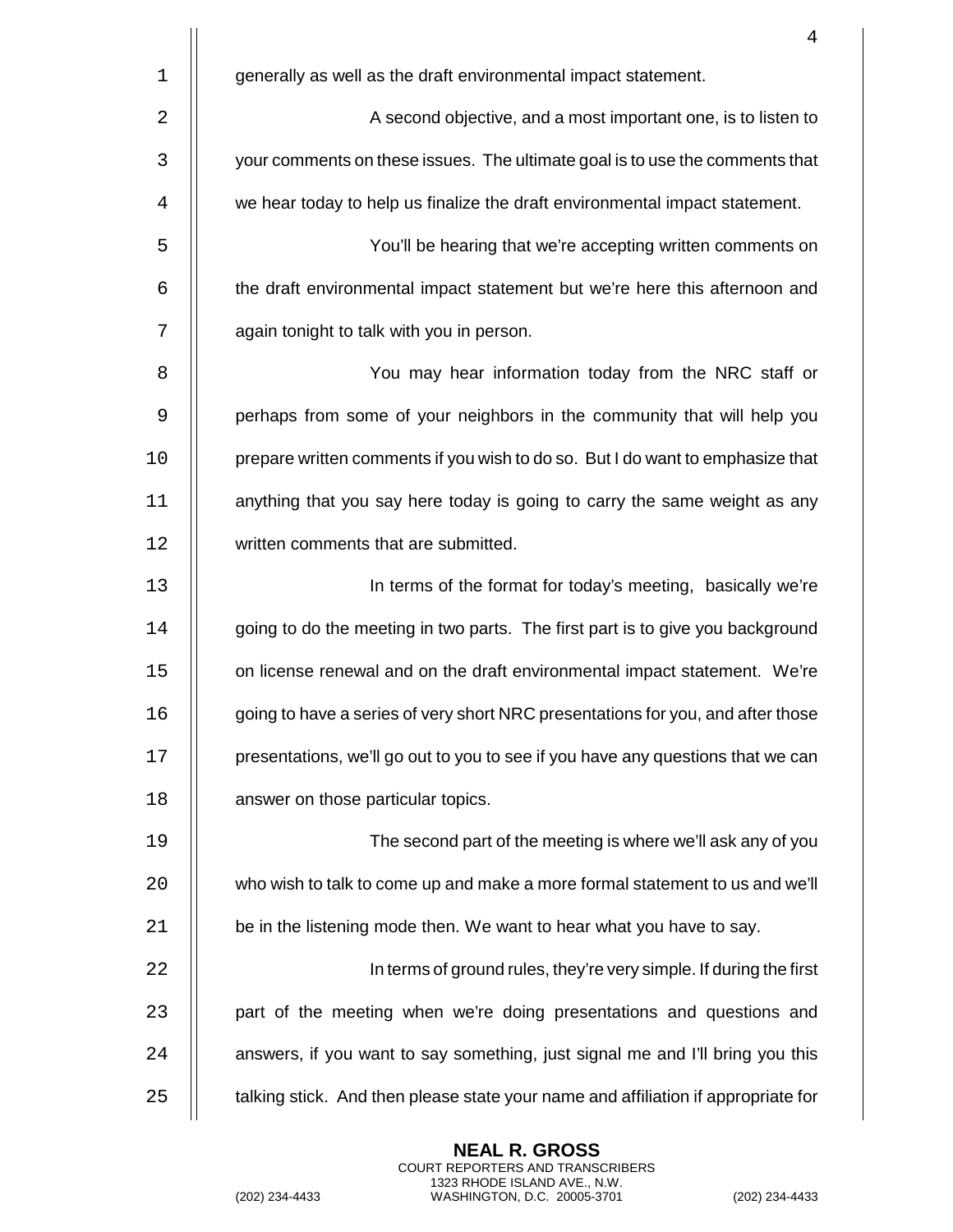|                | 5                                                                                  |
|----------------|------------------------------------------------------------------------------------|
| $\mathbf 1$    | the record. We are taking a transcript today, our stenographer is right here.      |
| 2              | And that transcript will be available on the NRC website and that will form the    |
| $\mathsf{3}$   | record of any comments that we hear today.                                         |
| $\overline{4}$ | In terms of the second part of the meeting, there are sign-up                      |
| 5              | cards out at the desk. If you wish to speak, please sign up. If you haven't        |
| 6              | signed up and you get the motivation during the meeting that you do want to        |
| 7              | say something, that's fine. We just use the cards to see how many people to        |
| 8              | anticipate speaking.                                                               |
| 9              | A second ground rule is that I would request that only one                         |
| 10             | person at a time talk, so that we can not only get a clean transcript, but most    |
| 11             | importantly so that we can give our full attention to whomever has the floor at    |
| 12             | the moment.                                                                        |
| 13             | And a final ground rule, I would just ask you to try to be                         |
| 14             | concise. I know that's difficult on these types of issues, but I want to make sure |
| 15             | that everybody has an opportunity to talk. I don't think that we're going to be    |
| 16             | pressed for time today, so there's less pressure on us in that regard. But if you  |
| 17             | can, be concise, and during the formal comment part of the meeting, I'm going      |
| 18             | to set a loose ground rule of five to seven minutes for a presentation. But        |
| 19             | again, I think we have plenty of time this afternoon.                              |
| 20             | I would thank you for being here today. It's an important                          |
| 21             | decision that the NRC has to make in terms of not only finalizing the              |
| 22             | environmental impact statement but also making the decision on whether to          |
| 23             | approve the license renewal applications. Thanks for helping us with that          |
| 24             | decision.                                                                          |
| 25             | Before I get to the agenda and introducing the NRC staff, if                       |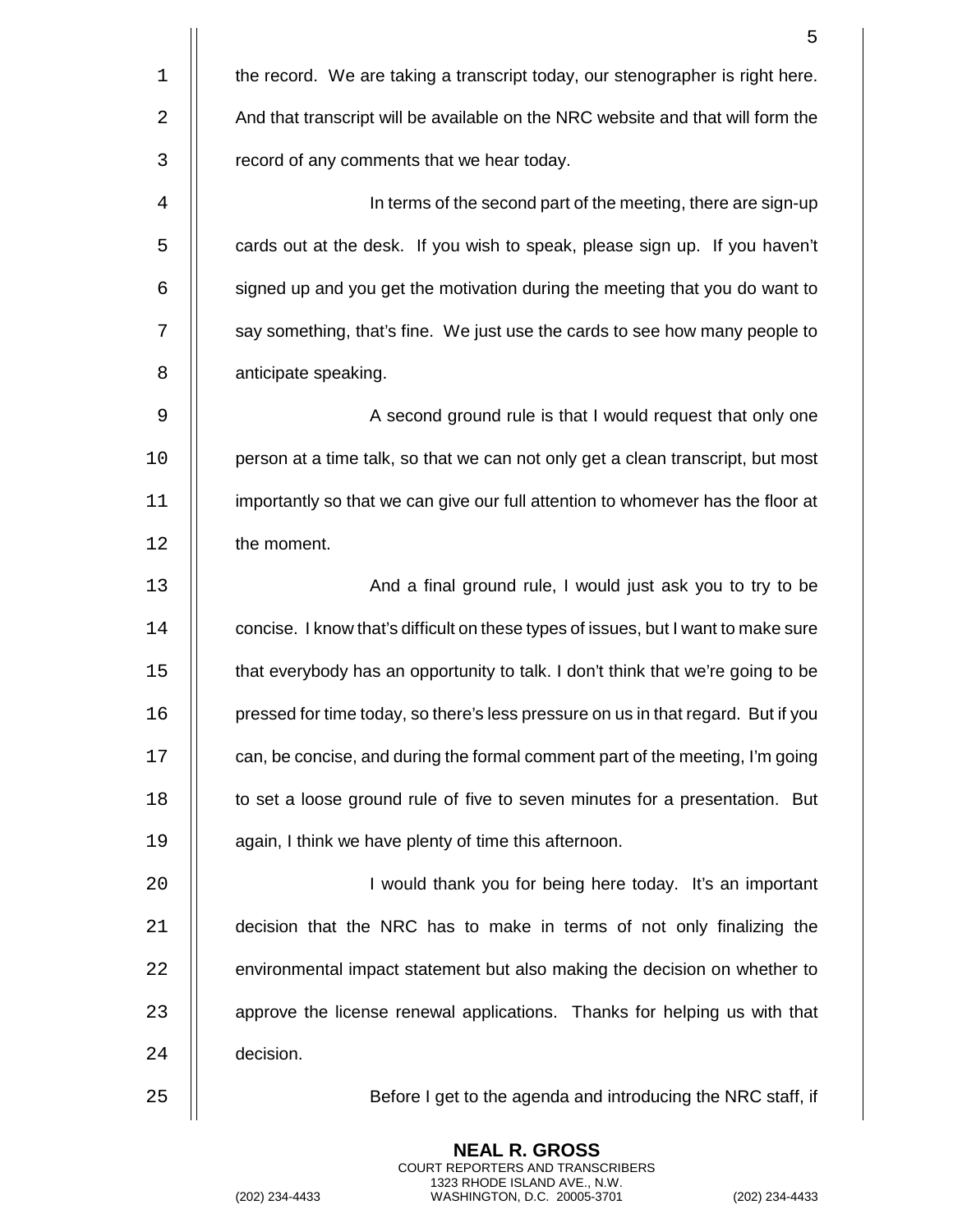|    | 6                                                                                |
|----|----------------------------------------------------------------------------------|
| 1  | you haven't signed in, please do so, because we'll be able then to send you      |
| 2  | notices of future meetings, additional information that's developed on the       |
| 3  | license renewal application and there's also an evaluation form for the meeting  |
| 4  | back there, that helps us in terms of giving us ideas of what we're doing right, |
| 5  | what we're doing wrong, where we need to improve in terms of public meetings.    |
| 6  | So please fill one of those out for us.                                          |
| 7  | In terms of the agenda, we're going to start off by giving you                   |
| 8  | an overview of the license renewal process generally and we're going to ask      |
| 9  | Rani Franovich, who is right here -- Rani is the project manager for the safety  |
| 10 | evaluation on the Catawba license renewal application.                           |
| 11 | Rani is in our Office of Nuclear Reactor Regulation and, as                      |
| 12 | I said, she's the project manager. She's been with NRC for approximately 11      |
| 13 | years and in her career at the NRC, she has been the resident inspector at the   |
| 14 | Catawba Nuclear Station, so she knows the facility well.                         |
| 15 | She has a Master's degree in industrial and systems                              |
| 16 | engineering from Virginia Tech.                                                  |
| 17 | So Rani is going to give us overview of license renewal. We'll                   |
| 18 | go on to you for any questions that you have.                                    |
| 19 | Then we're going to get more specific. We're going to look                       |
| 20 | at the environmental review process, and to give us that background, we're       |
| 21 | going to go to Mr. Jim Wilson, who is right here. He's the project manager for   |
| 22 | the environmental review on the Catawba license renewal application. Again,      |
| 23 | he's in our Office of Nuclear Reactor Regulation.                                |
| 24 | He's been with the Commission for 27 years and he has a                          |
| 25 | Master's in zoology also from Virginia Tech.                                     |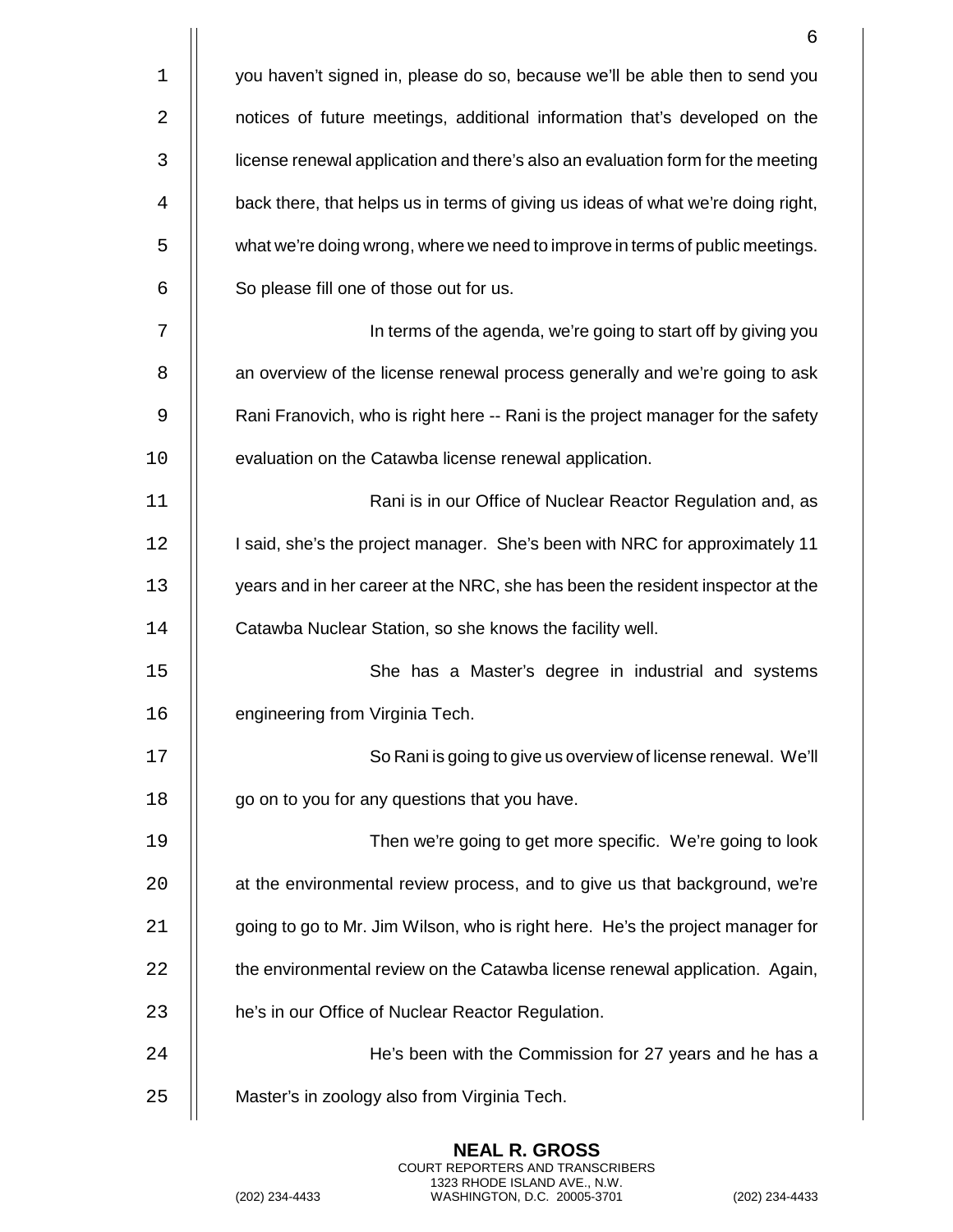|             | 7                                                                                  |
|-------------|------------------------------------------------------------------------------------|
| $\mathbf 1$ | After Jim's done, we'll go out to you for questions on process                     |
| 2           | and then we're going to get to the real heart of the discussion today. We're       |
| 3           | going to give you an overview of some of the important findings that are in the    |
| 4           | draft environmental impact statement and we have Mary Ann Parkhurst, who's         |
| 5           | right over here.                                                                   |
| 6           | Mary Ann is the task leader for the environmental review on                        |
| 7           | the Catawba license renewal application. Mary Ann is with Pacific Northwest        |
| 8           | National Labs. She is one of our expert scientists that we have working on the     |
| 9           | preparation of this environmental review, and she'll tell you a little bit more of |
| 10          | other scientists who are working on this particular project.                       |
| 11          | She also has done the environmental reviews, she's been the                        |
| 12          | task leader of the environmental review for two other license renewal              |
| 13          | applications. Once was the Calvert Cliffs reactor, which was actually the first    |
| 14          | license renewal application that the NRC processed. And she also was the           |
| 15          | team leader for the Plant Hatch license renewal. Hatch being down in Georgia.      |
| 16          | She's been with Pacific Northwest Lab for 25 years doing                           |
| 17          | various aspects of environmental science. She has a Master's degree in             |
| 18          | ecology from Washington State University and also a Master's degree in             |
| 19          | radiological sciences from the University of Washington.                           |
| 20          | After she tells us about the findings in the draft environmental                   |
| 21          | impact statement, we'll go again for questions, make sure that we answer all       |
| 22          | your questions on this topic.                                                      |
| 23          | And then we're going to go to another aspect of the draft                          |
| 24          | environmental impact statement, an important aspect. This is the part of the       |
| 25          | statement that deals with severe accident mitigation alternatives. We have Bob     |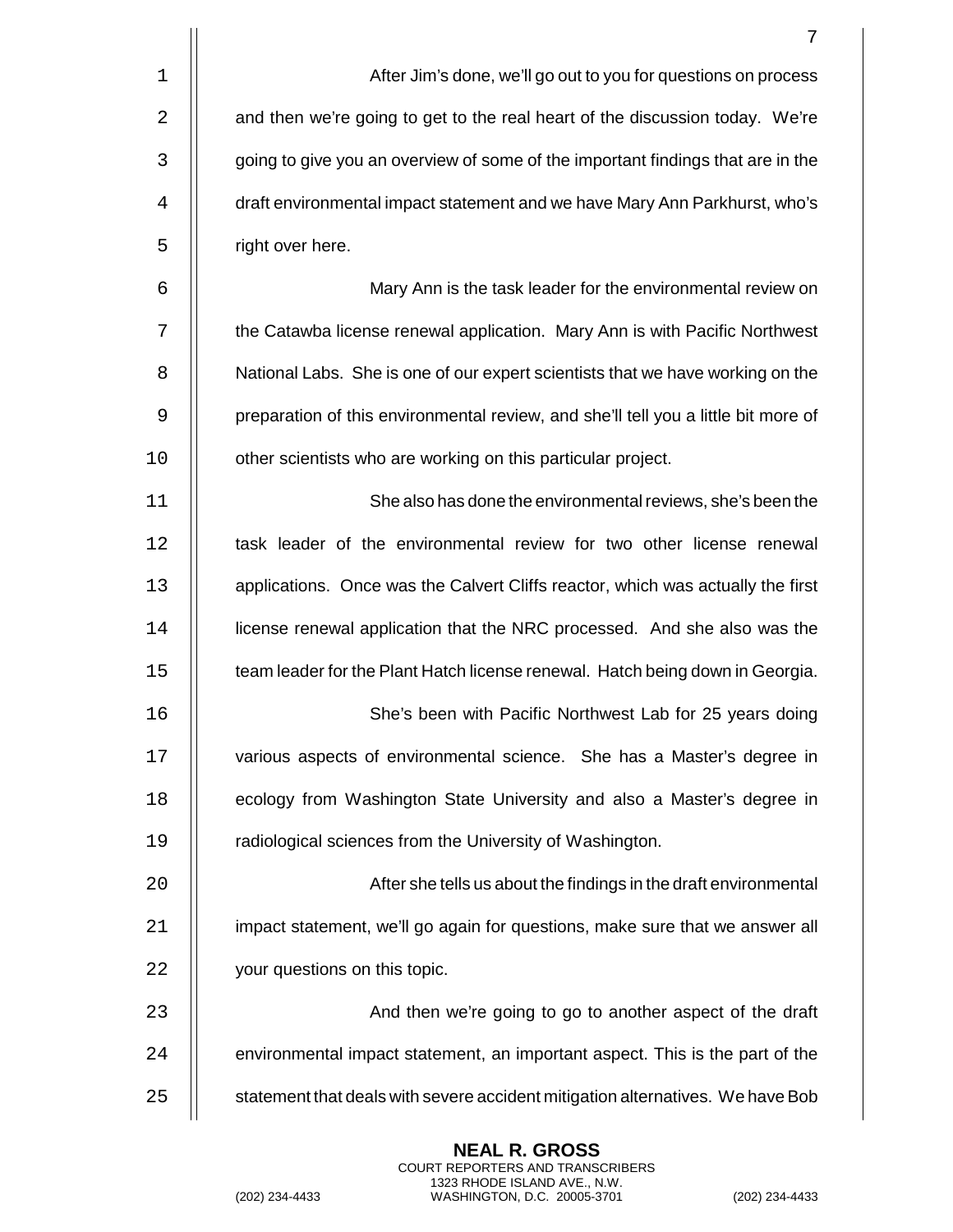|    | 8                                                                                |
|----|----------------------------------------------------------------------------------|
| 1  | Palla here from the NRC staff. He's a senior reactor engineer at the NRC in      |
| 2  | the Probabilistic Safety Assessment Branch, again Office of Nuclear Reactor      |
| 3  | Regulation.                                                                      |
| 4  | He's been with the NRC for 21 years doing various types of                       |
| 5  | accident reviews at nuclear power plants and Bob has a Master's in mechanical    |
| 6  | engineering from the University of Maryland.                                     |
| 7  | Just let me do one other introduction, and this is not a person                  |
| 8  | who's presenting, but P.T. Kuo is the branch chief of license renewal at the     |
| 9  | NRC and that's where safety review, environmental review gets done. And          |
| 10 | thank you for being with us today, P.T.                                          |
| 11 | And with that, let's go to Rani, to hear about license renewal                   |
| 12 | in general.                                                                      |
| 13 | MS. FRANOVICH: Thank you, Chip.                                                  |
| 14 | Good afternoon. As Chip indicated, I'm Rani Franovich, I'm                       |
| 15 | the project manager for the safety review of the application for license renewal |
| 16 | for Catawba Nuclear Station.                                                     |
| 17 | Before I talk about license renewal process and the staff's                      |
| 18 | safety review, I'd like to spend some time talking about the Nuclear Regulatory  |
| 19 | Commission or the NRC, what we do and what our mission is.                       |
| 20 | The Atomic Energy Act of 1954 authorizes the NRC to                              |
| 21 | regulate civilian use of nuclear materials. The NRC's mission is three-fold: to  |
| 22 | ensure adequate protection of public health and safety; to protect the           |
| 23 | environment; and to provide for the common defense and security.                 |
| 24 | The NRC consists of five Commissioners, one of whom is the                       |
| 25 | NRC's Chairman, and the staff.                                                   |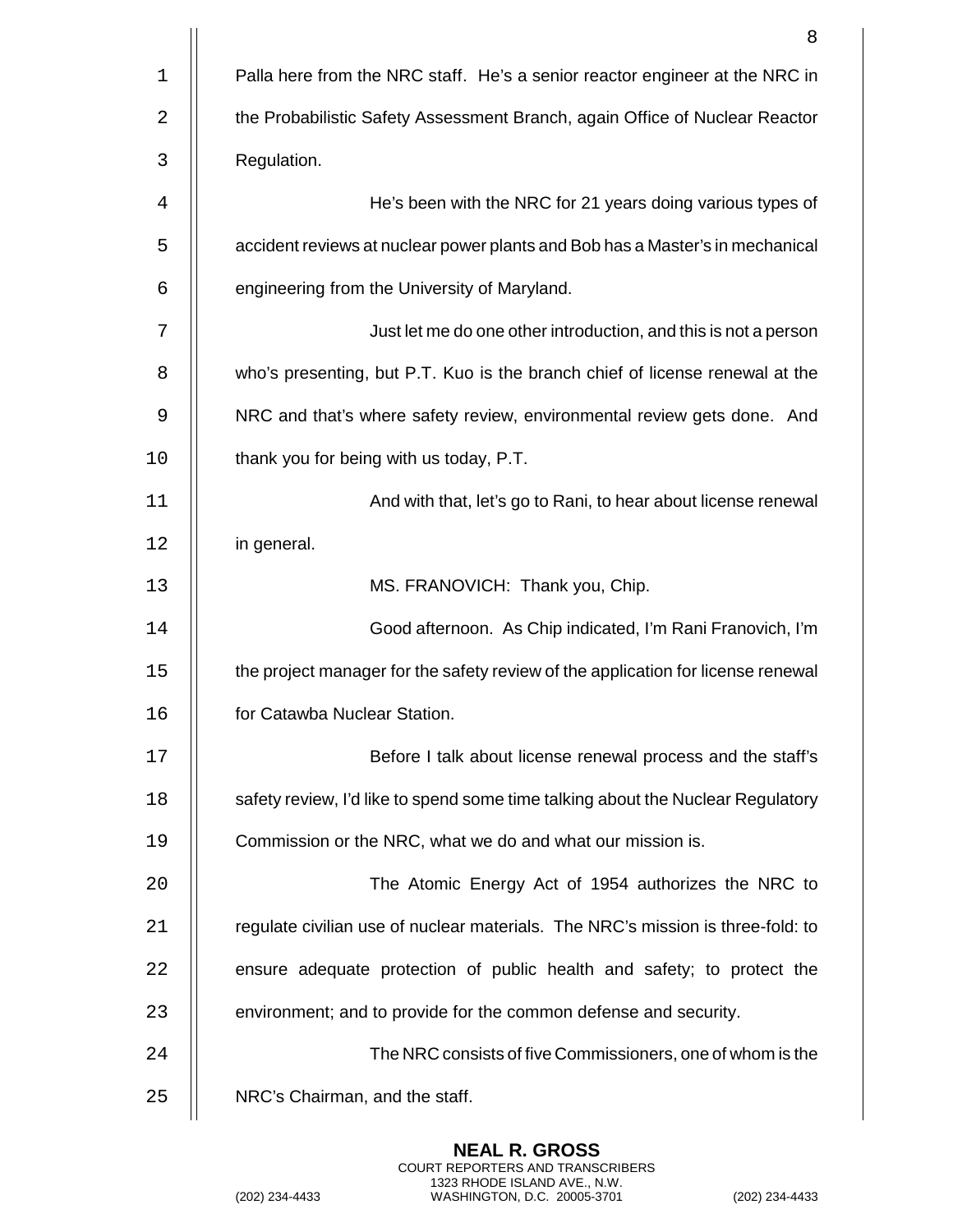|             | 9                                                                               |
|-------------|---------------------------------------------------------------------------------|
| $\mathbf 1$ | The regulations enforced by the NRC are issued under Title                      |
| 2           | 10 of the Code of Federal Regulations or commonly called 10 CFR in the          |
| 3           | nuclear industry.                                                               |
| 4           | The Atomic Energy Act provides for a 40-year license term                       |
| 5           | for power reactors, but it also allows for renewal. That 40-year term is based  |
| 6           | primarily on economic and antitrust considerations, not on safety limitations.  |
| 7           | Major components were initially expected to last for up to 40 years, however,   |
| 8           | operating experience has demonstrated that some major components such as        |
| 9           | steam generators do not realistically last that long. For that reason, a number |
| 10          | of utilities have replaced major components such as steam generators and        |
| 11          | because components and structures can be replaced or reconditioned, plant       |
| 12          | life is determined primarily by economic factors.                               |
| 13          | Applications for license renewal are submitted years in                         |
| 14          | advance, for several reasons. If a utility decides to replace a nuclear power   |
| 15          | plant, it could take up to 10 years to design and construct new generating      |
| 16          | capacity to replace that nuclear power plant. In addition, decisions to replace |
| 17          | or recondition major components can involve significant capital investment.     |
| 18          | As such, these decisions involve financial planning many years in advance of    |
| 19          | the extended period of operation.                                               |
| 20          | Duke Energy Corporation has applied for license renewal                         |
| 21          | under 10 CFR Part 54, and requests authorization to operate the Catawba         |
| 22          | Nuclear Units for up to an additional 20 years.                                 |
| 23          | Now I'm going to talk about license renewal, which is                           |
| 24          | governed by the requirements of 10 CFR Part 54, or the license renewal rule.    |
| 25          | That rule defines the regulatory process by which nuclear utilities, such as    |

(202) 234-4433 WASHINGTON, D.C. 20005-3701 (202) 234-4433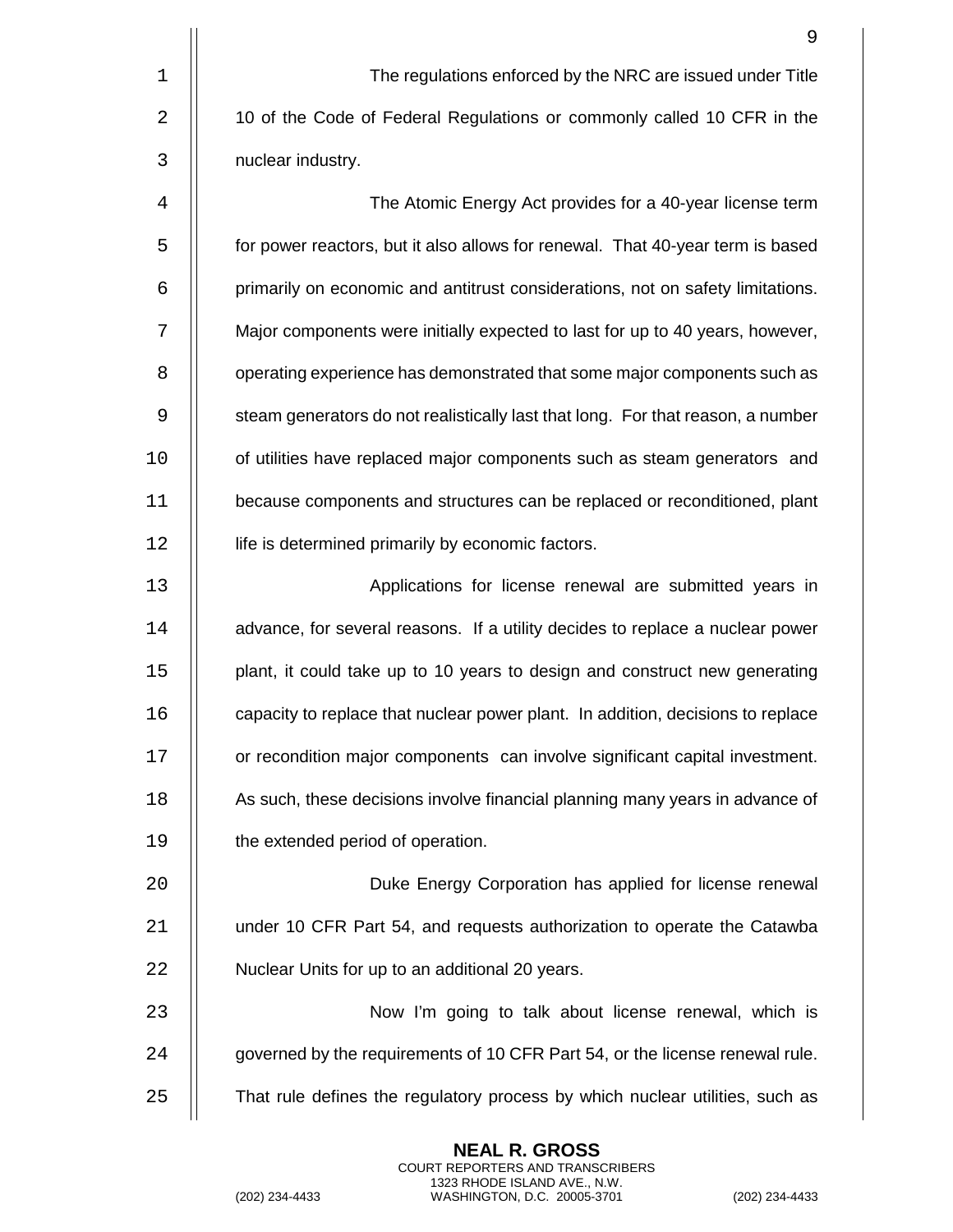|             | 10                                                                                 |
|-------------|------------------------------------------------------------------------------------|
| $\mathbf 1$ | Duke Power, applies for a renewed operating license. The license renewal rule      |
| 2           | incorporates 10 CFR Part 51 by reference. And 10 CFR Part 51 provides for          |
| 3           | the preparation of an environmental impact statement or EIS. The license           |
| 4           | renewal process is defined in 10 CFR Part 54 and it's very similar to the original |
| 5           | licensing process in that it involves a safety review, an environmental impact     |
| 6           | assessment or evaluation, plant inspections and review by the Advisory             |
| 7           | Committee on Reactor Safeguards, or the ACRS.                                      |
| 8           | The ACRS is a group of scientists and nuclear industry                             |
| 9           | experts who serve as a consultant body to the Commission. The ACRS                 |
| 10          | performs an independent review of the license renewal application and the          |
| 11          | staff's safety evaluation, and they report their findings and recommendations      |
| 12          | directly to the Commission.                                                        |
| 13          | The next slide illustrates two parallel processes -- the safety                    |
| 14          | review process and the environmental review process. These processes are           |
| 15          | used by the staff to evaluate two separate aspects of license renewal.             |
| 16          | The safety review involves the staff's review of technical                         |
| 17          | information in the application for renewal to verify, with reasonable assurance,   |
| 18          | that the plant can continue to operate safely during the extended period of        |
| 19          | operation. The staff assesses how to applicant proposes to monitor and             |
| 20          | manage aging of certain components that are within the scope of the license        |
| 21          | renewal rule. The staff's review is documented in a safety evaluation report       |
| 22          | and the safety evaluation report is provided to the ACRS for review. Then the      |
| 23          | ACRS report on their review of the staff's evaluation is prepared.                 |
| 24          | The safety review process also involves two to three                               |
| 25          | inspections, which are documented in NRC inspection reports.<br>These              |

(202) 234-4433 WASHINGTON, D.C. 20005-3701 (202) 234-4433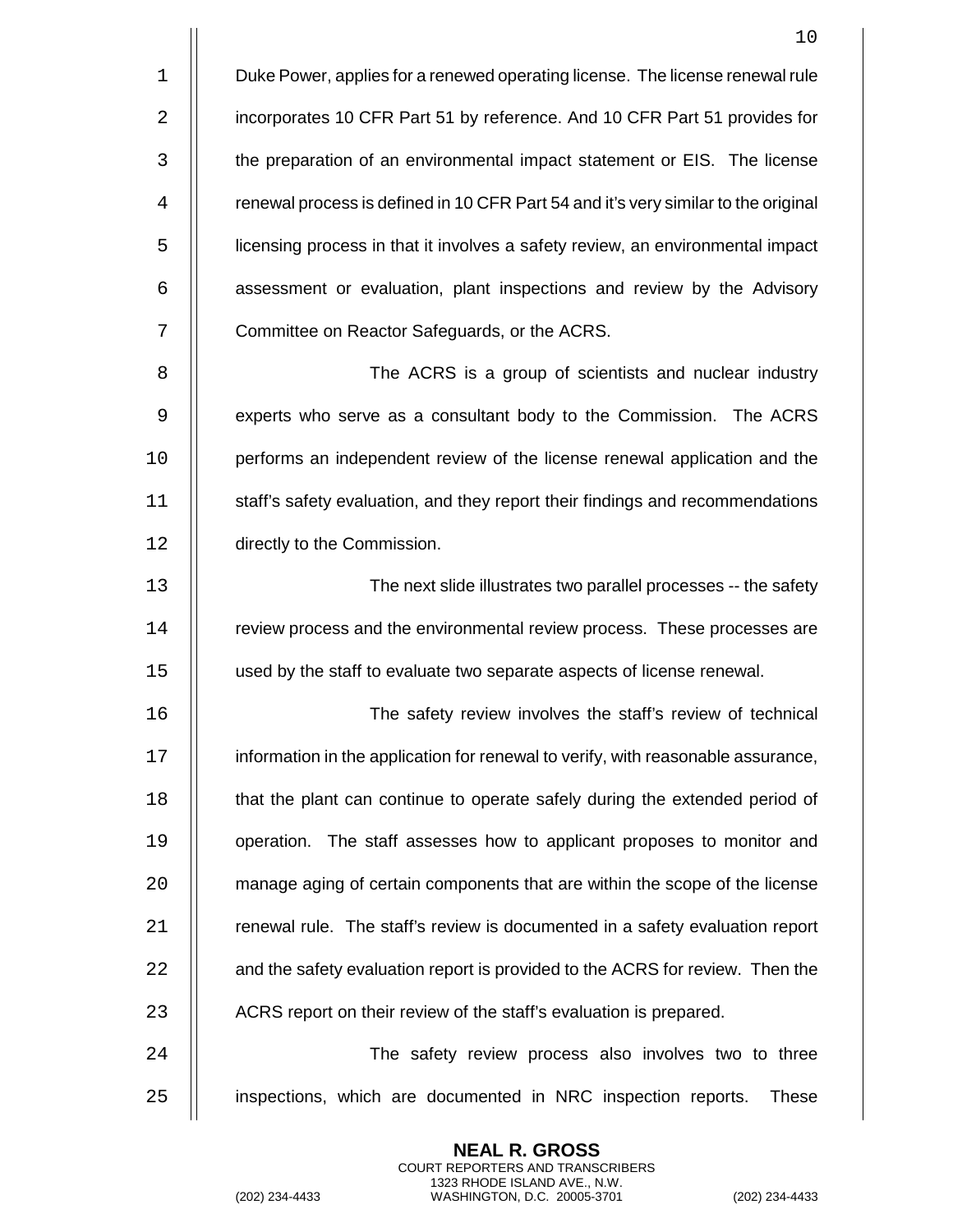1 | inspection reports are considered with the safety evaluation report and the 2 **ACRS** report in the NRC's decision to renew a nuclear unit's operating license.

 If there is a petition to intervene, sufficient standing can be 4 | demonstrated, and an aspect within the scope of license renewal has been identified, then hearings may also be involved in the process. These hearings  $\parallel$  will play an important role in the NRC's decision on the application as well.

7 At the bottom of the slide is the other parallel process for the 8 | environmental review, which involves scoping activities, the preparation of a 9 draft supplement to the generic environmental impact statement, solicitation of 10 | public comments on the draft supplement, and then the issuance of a final 11 | supplement to the generic environmental impact statement. This document 12 | also factors into the agency's decision on the application.

 During the safety evaluation, the staff assesses the **effectiveness of existing or proposed inspection and maintenance activities to**  manage aging effects applicable to a defined scope of passive structures and components. Part 54 requires the application to also include an evaluation of **time limited aging analyses, which are those design analyses that specifically** 18 | include assumptions about plant life, which is typically 40 years.

19 Current regulations are adequate for addressing active 20 **components such as pumps and valves, which are continuously challenged to** 21 **Fig.** reveal failures and degradations such that corrective actions can be taken. 22 | Current regulations also exist to address other aspects of the original license, 23 | such as security, emergency planning. These current regulations will also 24 | apply during the extended period of operation.

25 In August 2001, the NRC issued a Federal Register notice to

**NEAL R. GROSS** COURT REPORTERS AND TRANSCRIBERS 1323 RHODE ISLAND AVE., N.W.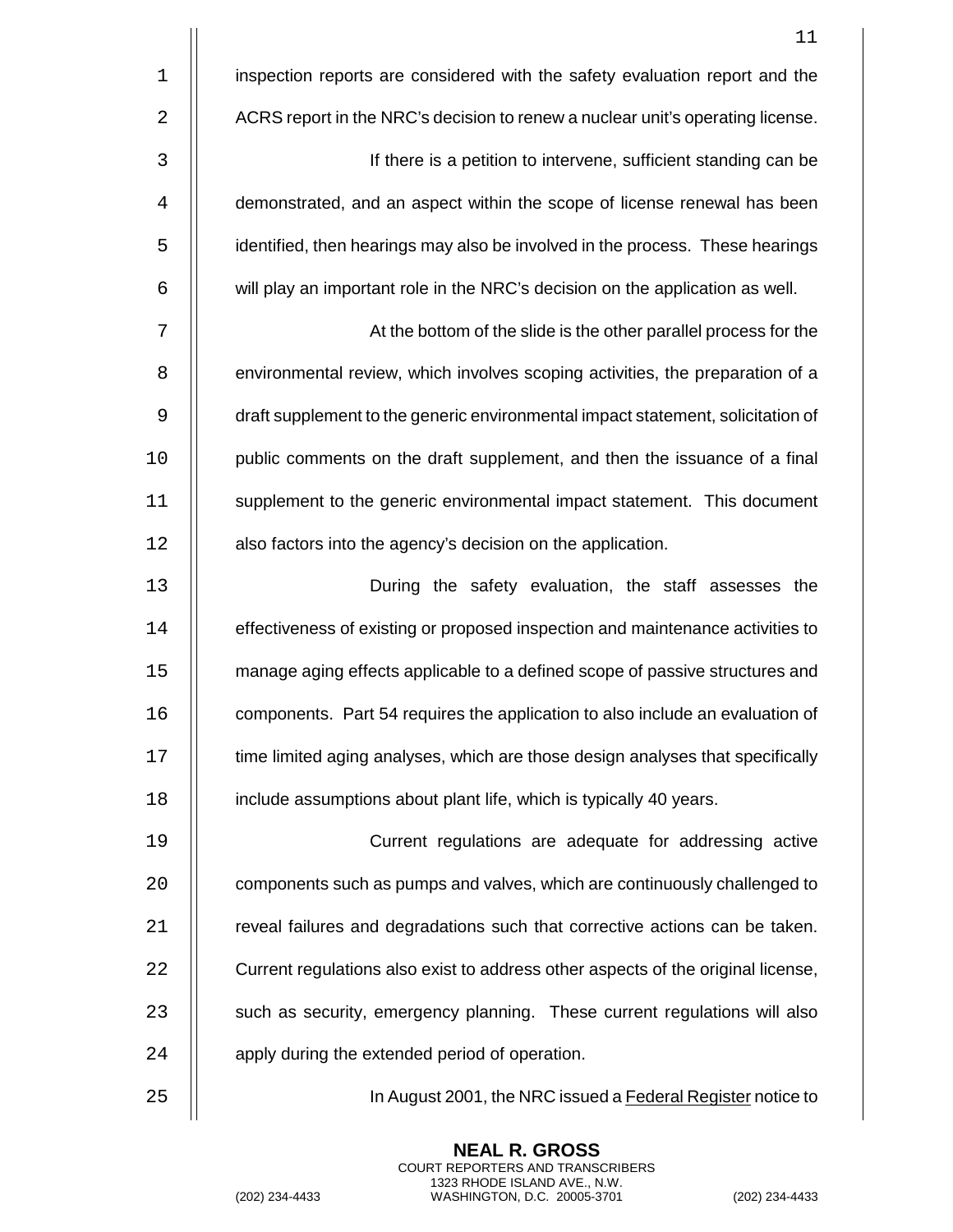1 | announce its acceptance of the Duke Energy application for renewal of the 2 **Fig. 3** operating licenses for Catawba and McGuire Nuclear Stations. This notice also 3 | announced the opportunity for public participation in the process. The NRC 4 | received two petitions to intervene. One from the Nuclear Information and 5 **Fig. 2.** Resource Service and the other from the Blue Ridge Environmental Defense 6 League.

7 || An Atomic Safety and Licensing Board, or ASLB, was 8 | established to preside over thee proceedings. In an order issued on 9 January 24, 2002, the ASLB granted both petitions for hearing and admitted 10 two contentions. The two admitted contentions pertain to (1) the impact of 11 anticipated mixed oxide, or MOX, fuel. And the concern has to do with the 12 | effects of the use of that fuel on aging and environmental issues.

13 And the second contention pertained to the completeness of 14 **the severe accident mitigation alternatives analysis. It's a SAMA analysis, for** 15 | station blackout events at ice condenser plants.

16 A third concern pertaining to terrorism was forwarded to the

17 **Commission for their review and they are still reviewing that issue.** 

18 This concludes my summary of the license renewal process 19 **1** and the staff's safety review. At this time, I can answer any questions that you 20 | may have.

21 MR. CAMERON: Any questions for Rani on the safety 22 | evaluation or how all these parts fit together? 23 (No response.)

24 MR. CAMERON: Okay, thank you very much, Rani, for that

25 | overview.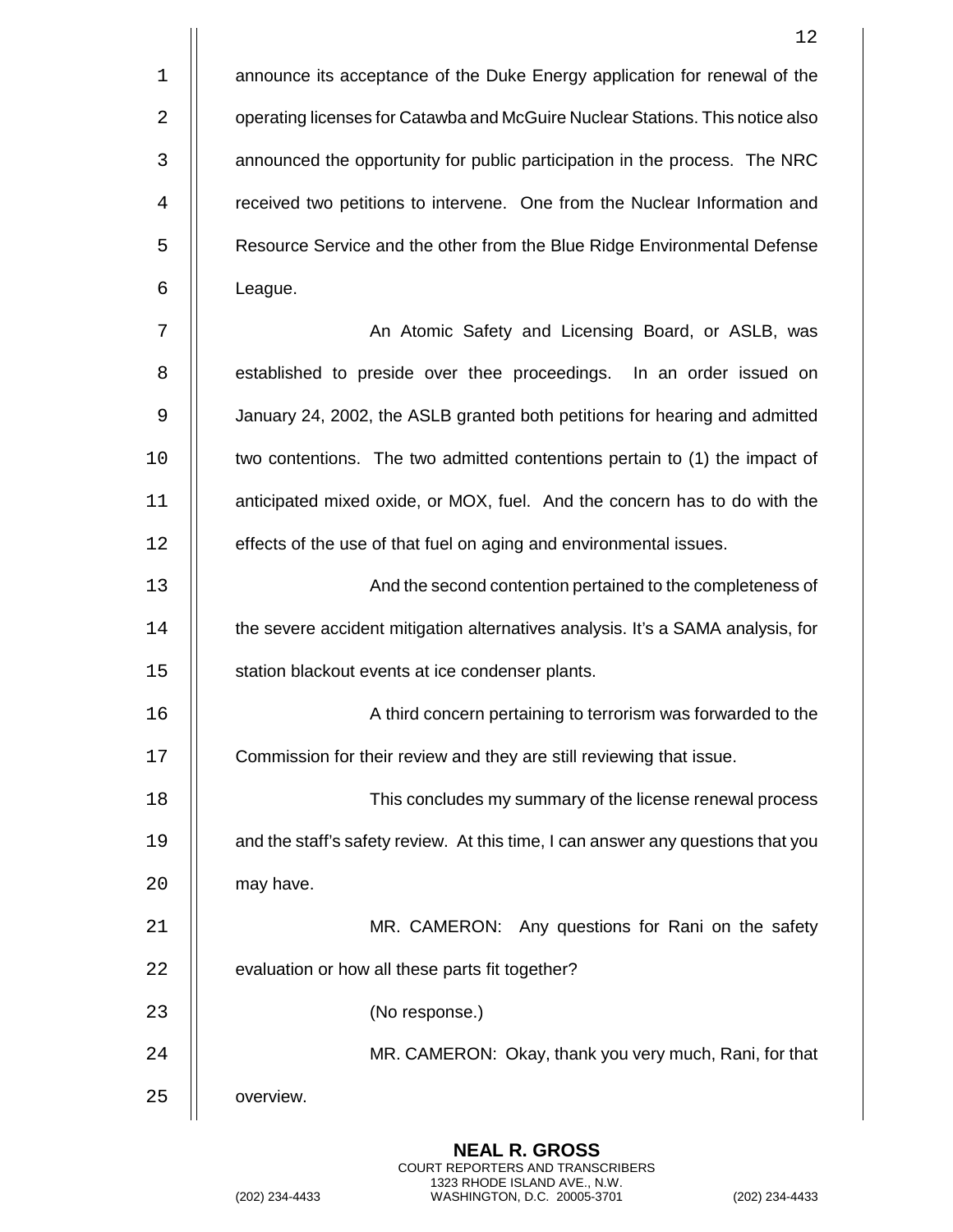|    | 13                                                                                 |
|----|------------------------------------------------------------------------------------|
| 1  | Let's go to Jim Wilson, who's going to tell us about the                           |
| 2  | environmental review process. And if a question pops into your mind during         |
| 3  | these presentations that relates to some of Rani's presentation, of course, we     |
| 4  | can go back and address that. Jim.                                                 |
| 5  | MR. WILSON: My name is Jim Wilson, I'm the environmental                           |
| 6  | project manager for the Catawba license renewal project. I am responsible for      |
| 7  | coordinating the efforts of the NRC staff and our contractors from the national    |
| 8  | labs to conduct and document the environmental review associated with Duke         |
| 9  | Energy's application for license renewal at Catawba.                               |
| 10 | NEPA, the National Environmental Policy Act, was enacted                           |
| 11 | in 1969. It's one of the most significant pieces of environmental legislation that |
| 12 | has ever been passed in this country. It requires all federal agencies to use a    |
| 13 | systematic approach to consider environmental impacts during certain decision-     |
| 14 | making proceedings regarding major federal actions. NEPA requires that we          |
| 15 | examine the environmental impacts of the proposed action and consider              |
| 16 | mitigation measures, which are things that can be done to reduce impact, when      |
| 17 | impacts are severe. NEPA requires that we consider alternatives to the             |
| 18 | proposed action and that the impacts of those alternatives also be evaluated.      |
| 19 | Finally, NEPA requires that we disclose all of this information and we invite      |
| 20 | public participation to evaluate it.                                               |
| 21 | The NRC has determined that it will prepare an environmental                       |
| 22 | impact statement associated with the renewal of an operating plant license for     |
| 23 | an additional 20 years. Therefore, following the process required by NEPA, we      |
| 24 | have prepared a draft environmental impact statement that describes the            |
| 25 | environmental impacts associated with operation of the Catawba units for an        |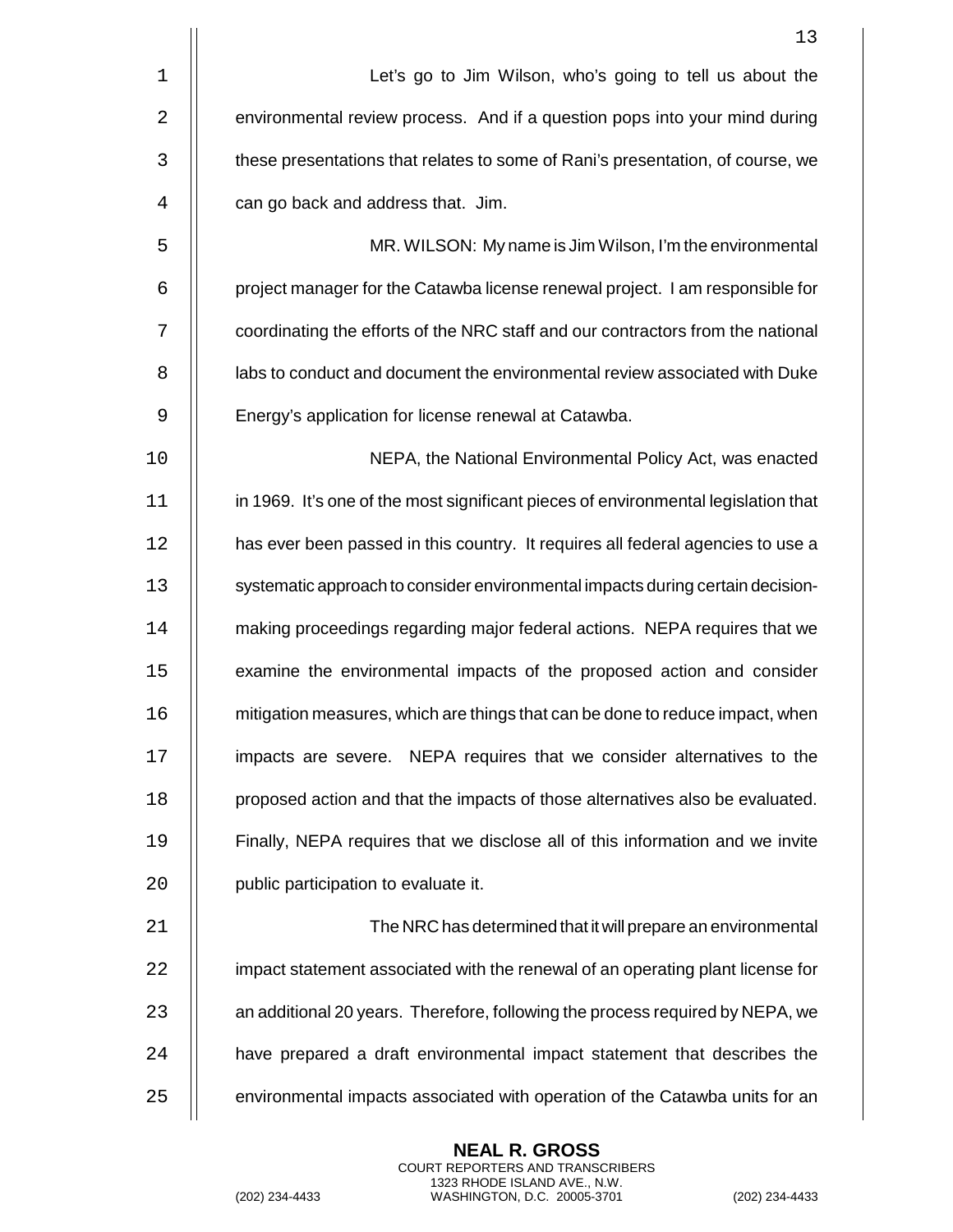|             | 14                                                                                |
|-------------|-----------------------------------------------------------------------------------|
| $\mathbf 1$ | additional 20 years. That environmental impact statement was issued last          |
| 2           | month, and the meetings today are being held to receive your comments on it.      |
| 3           | This slide describes the objective of our environmental                           |
| 4           | review. Simply put, we are trying to determine whether the renewal of the         |
| 5           | Catawba licenses is acceptable from an environmental standpoint -- if license     |
| 6           | renewal is a viable option. Whether or not that option is exercised -- that is,   |
| 7           | whether the plants actually operate for an additional 20 years -- will be         |
| 8           | determined by others, such as Duke and state regulatory agencies, and will        |
| 9           | depend in large measure on the results of the safety review.                      |
| 10          | This slide shows in a little more detail the environmental                        |
| 11          | review process that Rani showed you in a previous slide. We received the          |
| 12          | application last June, we issued a notice of intent in the Federal Register in    |
| 13          | September informing the public that we are going to prepare an environmental      |
| 14          | impact statement and give the opportunity for the public to provide comments      |
| 15          | on the scope of the review.                                                       |
| 16          | Last October, during the scoping period, we held two public                       |
| 17          | meetings here in Rock Hill to receive public comments on the scope of issues      |
| 18          | that should be included in the environmental impact statement for Catawba         |
| 19          | license renewal. Also in October, we went to the Catawba site with a combined     |
| 20          | team of NRC staff and personnel from four of our national laboratories that       |
| 21          | have backgrounds in the specific technical and scientific disciplines required to |
| 22          | perform this environmental review. We familiarized ourselves with the site, we    |
| 23          | met with staff from Duke to discuss the information submitted in support of the   |
| 24          | license renewal, we reviewed environmental documentation maintained at the        |
| 25          | plant, and we examined Duke's evaluation process.                                 |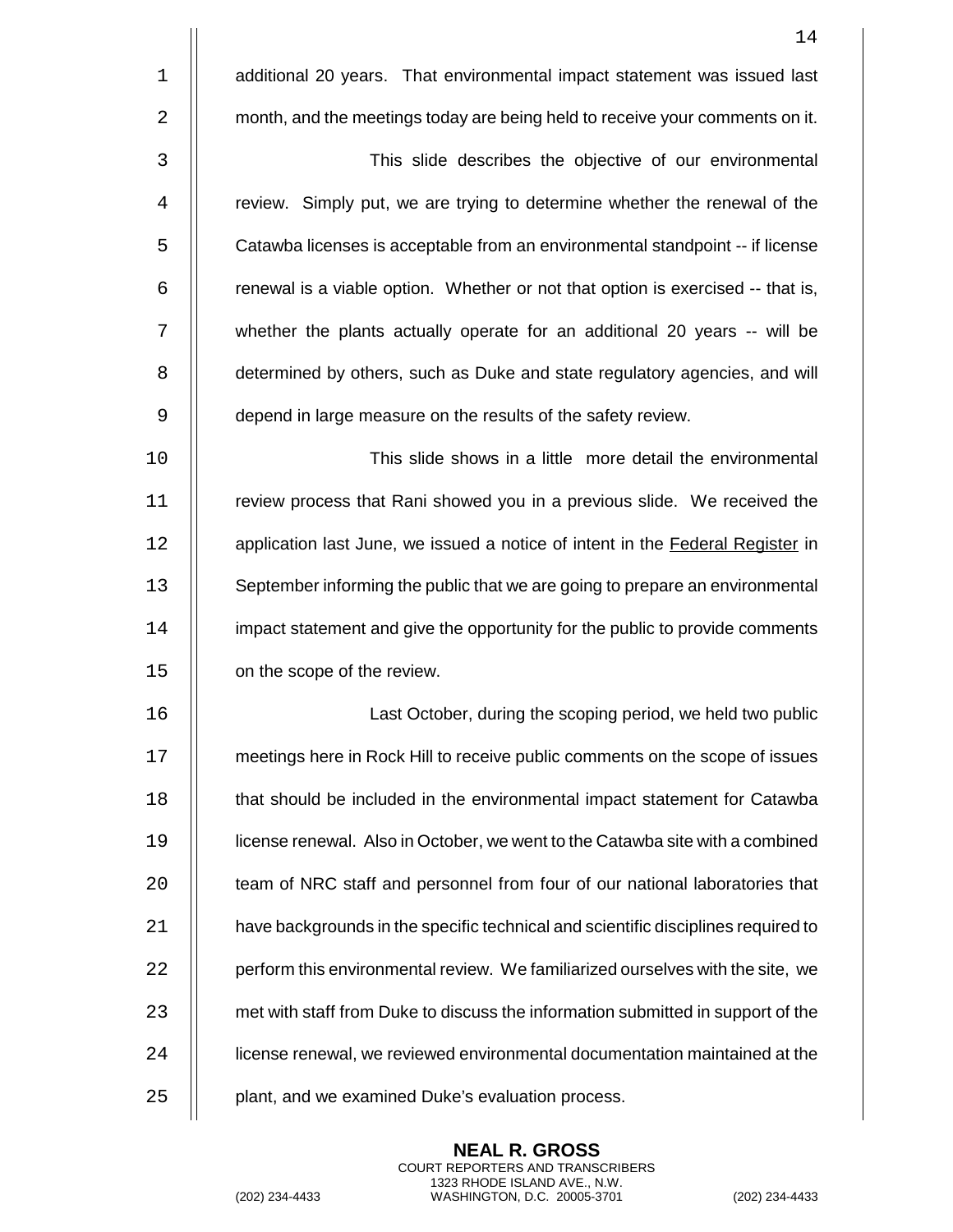|    | 15                                                                              |
|----|---------------------------------------------------------------------------------|
| 1  | In addition, we contacted federal, state and local agencies as                  |
| 2  | well as local service agencies to obtain information on the area and on the     |
| 3  | Catawba plants.                                                                 |
| 4  | At the close of the scoping comment period, we gathered up                      |
| 5  | and considered all of the comments that we had received from the public and     |
| 6  | from state and federal agencies and many of these comments contributed          |
| 7  | significantly to the document that we're here today to discuss.                 |
| 8  | Last year, in December, we issued requests for additional                       |
| 9  | information to ensure that any information that we relied on - and that had not |
| 10 | been included in the original application - was submitted on the docket.        |
| 11 | Last month, on May 13, we issued a draft environmental                          |
| 12 | impact statement for public comment. This is Supplement 9 to the generic        |
| 13 | environmental impact statement, because we rely on the findings of the          |
| 14 | generic environmental impact statement for part of our conclusions. The report  |
| 15 | is a draft, not because it is incomplete, but rather because we are at an       |
| 16 | intermediate stage in the decision-making process. We're in the middle of a     |
| 17 | public comment period to allow you and other members of the public to take a    |
| 18 | look at the results and provide any comments you may have on the report.        |
| 19 | After we gather these comments and evaluate them, we may                        |
| 20 | decide to change portions of the environmental impact statement based on        |
| 21 | those comments. The NRC will then issue a final environmental impact            |
| 22 | statement related to license renewal at Catawba in January of 2003.             |
| 23 | Chip, do you have any -- I lost Chip.                                           |
| 24 | MR. CAMERON: I'm here. Are you done?                                            |
| 25 | MR. WILSON: I'm done. The next speaker is Mary Ann                              |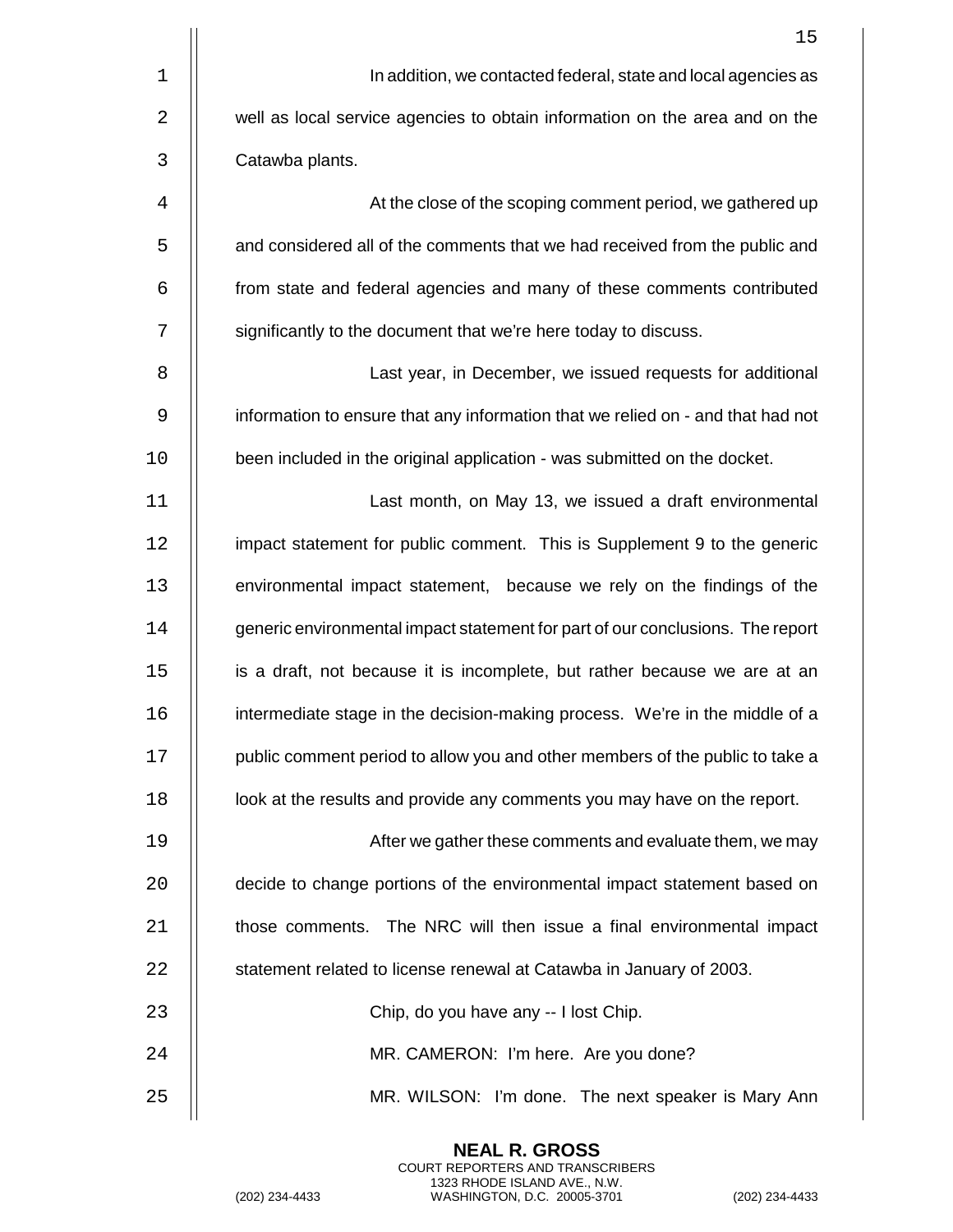|             | 16                                                                                    |
|-------------|---------------------------------------------------------------------------------------|
| $\mathbf 1$ | Parkhurst.                                                                            |
| 2           | MR. CAMERON: I should note that Jim is also going to be                               |
| 3           | back later on before we finish the presentations to tell you about the overall        |
| 4           | conclusion and to go through where to submit comments and that.                       |
| 5           | But Jim, just let me see, any questions on the environmental                          |
| 6           | review process before we go on to the findings in the draft environmental             |
| 7           | impact statement?                                                                     |
| 8           | (No response.)                                                                        |
| 9           | MR. CAMERON: Okay, thank you very much, Jim. Mary                                     |
| 10          | Ann.                                                                                  |
| 11          | MS. PARKHURST: I'm Mary Ann Parkhurst, from Pacific                                   |
| 12          | Northwest National Laboratory, and I'd like to tell you about our information         |
| 13          | gathering process, also the composition of our review teams and the analytical        |
| 14          | process and results of our draft supplemental environmental impact statement.         |
| 15          | While developing the draft environmental impact statement,                            |
| 16          | we talked to federal agencies like the Fish and Wildlife Service, state agencies      |
| 17          | including those that issue water discharge permits and people like in the             |
| 18          | cultural and historic research offices, local officials and also local social service |
| 19          | agencies. We invited the public then to provide comments, as some of you did,         |
| 20          | during our scoping process.                                                           |
| 21          | For the review, we established a team made up of members                              |
| 22          | of NRC staff supplemented by experts in various fields from the national              |
| 23          | laboratories. This slide gives you an idea of the areas of our expertise. Since       |
| 24          | you can't read it very well there, -- of course some of you have got it on your       |
| 25          | paper, but -- you have the paper version -- we have atmospheric scientists,           |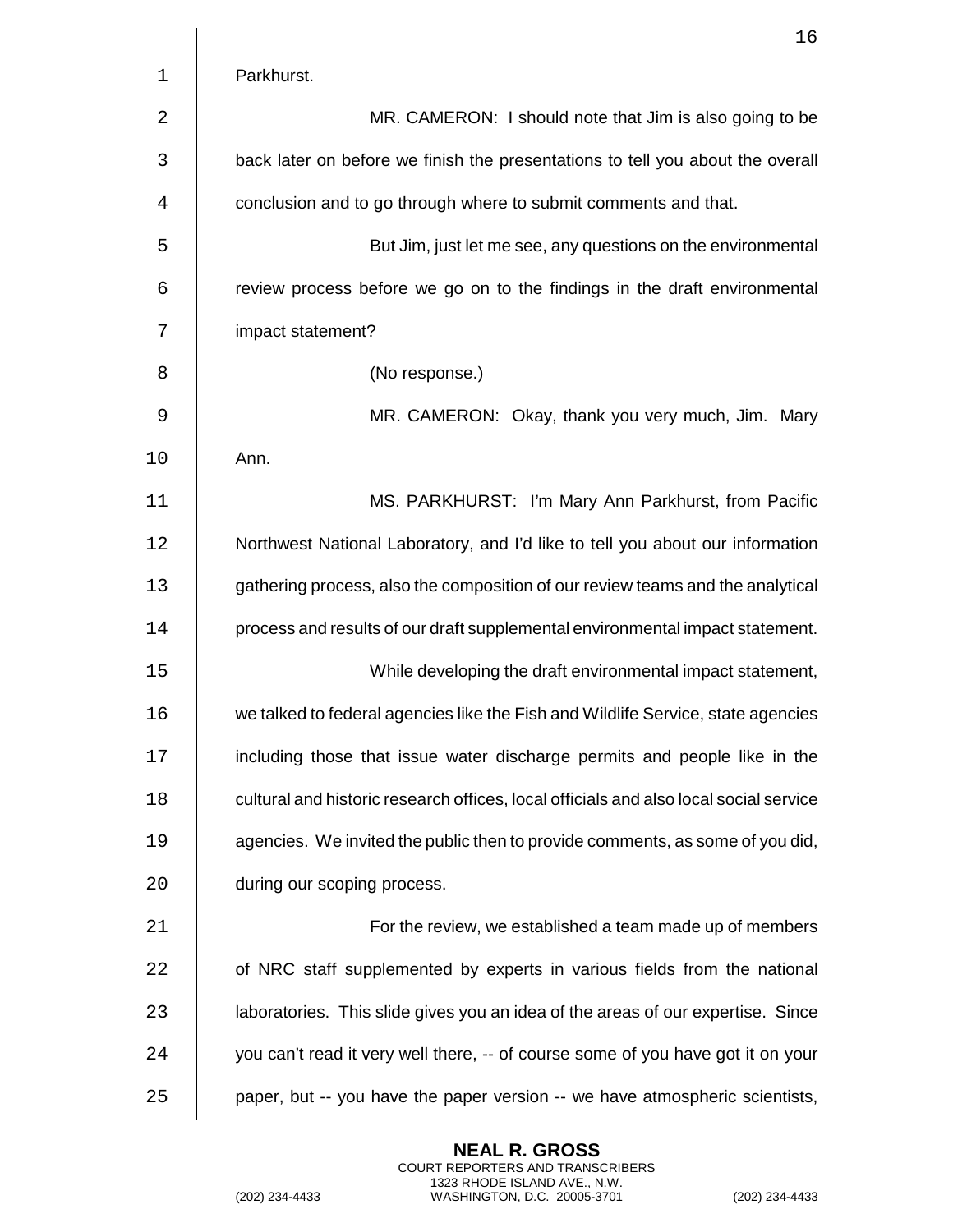|             | 17                                                                                |
|-------------|-----------------------------------------------------------------------------------|
| $\mathbf 1$ | radiation protection specialists, regulatory compliance personnel and then        |
| 2           | socio-economics experts, those with archeology, cultural backgrounds,             |
| 3           | terrestrial and aquatic ecologists, those involved with land use, water quality   |
| 4           | and hydrology issues. So we have quite a few experts involved trying to           |
| 5           | encompass the whole field of the environmental review.                            |
| 6           | The generic environmental impact statement for license                            |
| 7           | renewal, which is NUREG-1437, identifies 92 environmental issues that are         |
| 8           | evaluated for license renewal. Sixty-nine of these issues are considered          |
| 9           | generic and are given the name Category 1, which means that the impacts are       |
| 10          | the same or essentially the same for all plants or that all plants have a certain |
| 11          | feature such as plants with cooling towers, are going to have similar effects for |
| 12          | those issues.                                                                     |
| 13          | Category 1 is shown here on this side, Category 2 over here.                      |
| 14          | We'll talk about them in a minute. Category 1, again those are small impacts      |
| 15          | and all pretty much the same, they're considered generic.                         |
| 16          | What we do for the Category 1 issues is we review those for                       |
| 17          | any new information to determine if it's significant. And if we find new and      |
| 18          | significant information, then we provide a site-specific analysis on that topic.  |
| 19          | If there's no new information, then the conclusions of the GEIS are adopted for   |
| 20          | these issues. If new information is identified, like I say, then we go through a  |
| 21          | more specific site analysis.                                                      |
| 22          | For the Category 2 issues, or the site-specific issues, related                   |
| 23          | to Catawba, we do a site-specific analysis on them, and this is performed by      |
| 24          | our multi-disciplinary team.                                                      |
| 25          | And finally, during the scoping period, the public was invited                    |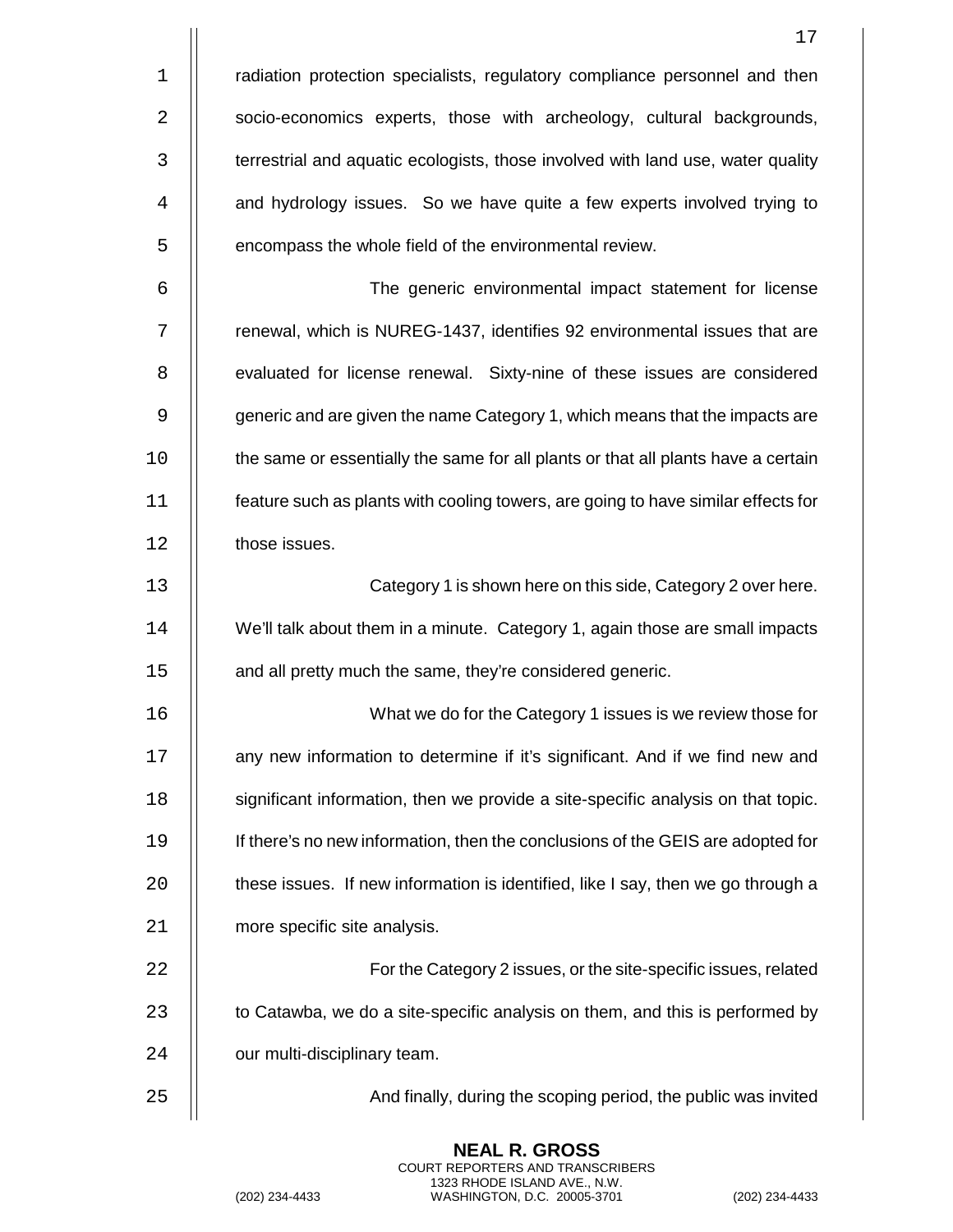|             | 18                                                                                 |
|-------------|------------------------------------------------------------------------------------|
| $\mathbf 1$ | to provide information on potential new issues.                                    |
| 2           | The team reviewed the comments provided and looked to see                          |
| 3           | if there were any issues that needed to be evaluated.                              |
| 4           | For each issue in the GEIS, an impact level is assigned. This                      |
| 5           | is described in Chapter 1 of the report, how we do this and what these impacts     |
| 6           | The impact levels are consistent with the Council on Environmental<br>are.         |
| 7           | Quality as guidance for NEPA analysis.                                             |
| 8           | Now to be categorized as a small impact, the effect would not                      |
| 9           | be detectable, it would be too small to destabilize or noticeably alter any        |
| 10          | important attribute of the resource. For an example, the plant may cause the       |
| 11          | loss of adult and juvenile fish at the intake structure. If the loss of fish is so |
| 12          | small that it cannot be detected in relation to the total population in the river, |
| 13          | then the impact is considered small. To be categorized as a moderate impact,       |
| 14          | we would have to show that the effect is sufficient to alter noticeable but not    |
| 15          | destabilize important attributes of the resource. Using the fishing example        |
| 16          | again, if losses at the intake cause the population to decline and then stabilize  |
| 17          | at a lower level, the impact would be considered moderate.                         |
| 18          | And finally, for an impact to be considered large, the effect                      |
| 19          | must be clearly noticeable and sufficient to destabilize important attributes of   |
| 20          | the resource. So if losses at the intake cause the fish population to decline to   |
| 21          | a point where it cannot be stabilized and continually declines, then the impact    |
| 22          | would be considered large.                                                         |
| 23          | In Chapter 2 of the draft supplemental environmental impact                        |
| 24          | statement, we discuss the nuclear plant and the environment around the plant.      |
| 25          | In Chapter 3, we briefly discuss that the licensee had not                         |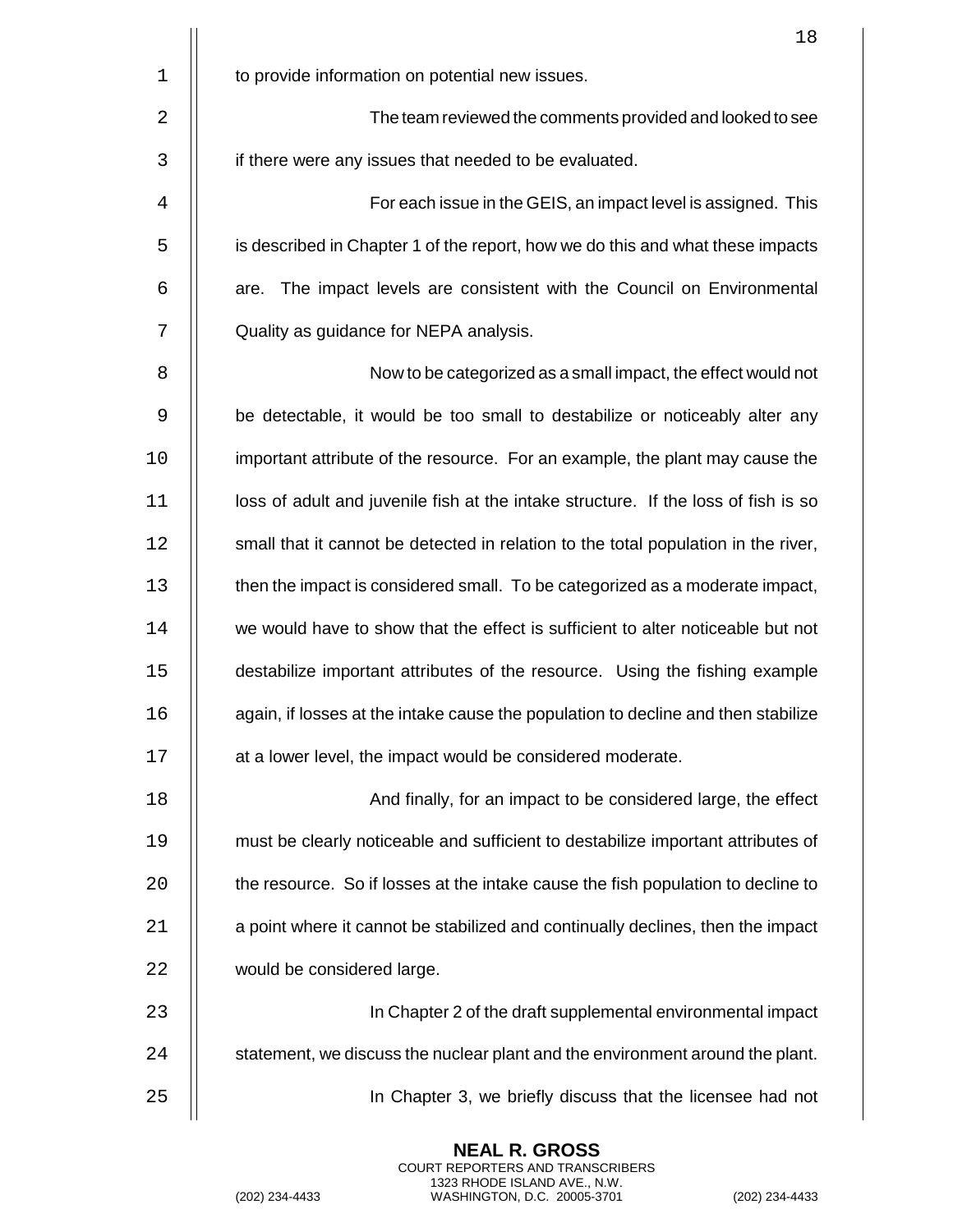|             | 19                                                                                  |
|-------------|-------------------------------------------------------------------------------------|
| $\mathbf 1$ | identified any plant refurbishment activities that were necessary for extended      |
| 2           | operations.                                                                         |
| 3           | In Chapter 4, we look at the potential environmental impacts                        |
| 4           | for an additional 20 years of operation at the Catawba Nuclear Station. And the     |
| 5           | issues are fairly specific and this slide gives you the highlights of those that we |
| 6           | looked at. For example, in the cooling system, and here we include aquatic          |
| 7           | ecology issues; transmission lines which also includes terrestrial ecology. We      |
| 8           | look at the radiological impacts, the socio-economic impacts, groundwater use       |
| 9           | and quality and impacts to threatened or endangered species.                        |
| 10          | This is actually pretty nice picture of the Catawba plant, I                        |
| 11          | don't know if you can see it. I think probably on your handouts, you'll have at     |
| 12          | least a reasonable photo of it. One of the issues we looked at closely and          |
| 13          | discussed in some length in Chapter 4 is the cooling system for Catawba             |
| 14          | Nuclear Station.                                                                    |
| 15          | During our site review, our site visit last October, and during                     |
| 16          | our review of the information, we specifically looked at both the Category 2 site-  |
| 17          | specific issues as well as the Category 1 generic issues, which are those           |
| 18          | determined to have the same significance for all plants.                            |
| 19          | We did not identify any new and significant information for                         |
| 20          | any of the Category 1 issues, either during the scoping process by the              |
| 21          | applicant, or the staff's review of the issues.                                     |
| 22          | The Category 2 issues related to the cooling system that the                        |
| 23          | team looked at on a specific basis, including water use conflicts and the           |
| 24          | potential for detrimental public health impacts from heat loving microorganisms     |
| 25          | that might grow in the lake as a result of the plant's presence.                    |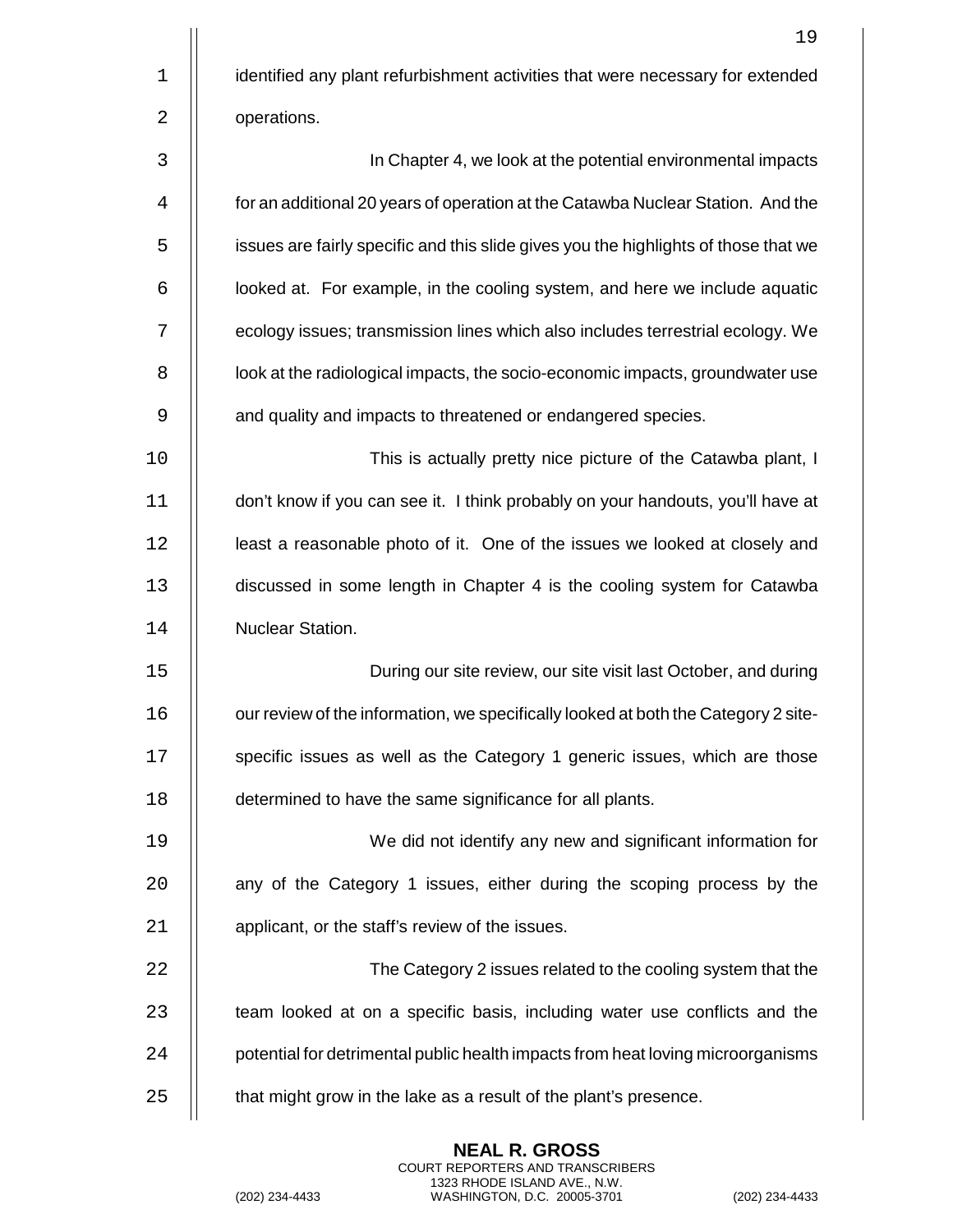|             | 20                                                                                |
|-------------|-----------------------------------------------------------------------------------|
| $\mathbf 1$ | Potential impacts, after doing our evaluation, we decided the                     |
| 2           | potential impacts were determined to be small and additional mitigation is not    |
| 3           | required.                                                                         |
| 4           | The radiological impacts are a Category 1 issue, but it's often                   |
| 5           | a concern to the public. I want to take a minute and discuss how we               |
| 6           | determined that there was no new and significant information related to           |
| 7           | radiological impacts.                                                             |
| 8           | We looked at the plant's effluent release and monitoring                          |
| 9           | programs while we were at our site visit and we looked at especially the          |
| 10          | gaseous effluents and liquid effluents released to the environment. We looked     |
| 11          | at how they were treated before they were released, how the solid wastes were     |
| 12          | packaged and shipped. This is part of Chapter 2 and we have some                  |
| 13          | background information there.                                                     |
| 14          | We also looked at how the applicant determines and                                |
| 15          | demonstrates that they're in compliance with regulations for radiological release |
| 16          | Now this slide is showing you near-site and on-site monitoring<br>effluents.      |
| 17          | stations where they monitor for air-borne releases and direct radiation. There    |
| 18          | are other monitoring sites in places beyond the site boundaries that also         |
| 19          | include locations where water, milk, fish and food products are monitored and     |
| 20          | sampled.                                                                          |
| 21          | I guess I would just note that there are a number of numbers                      |
| 22          | on there and those are showing sampling locations.                                |
| 23          | The releases from the plant and the resulting off-site doses                      |
| 24          | are not expected to increase on a year-to-year basis during the 20 year license   |
| 25          | renewal term. No new and significant information was identified during the        |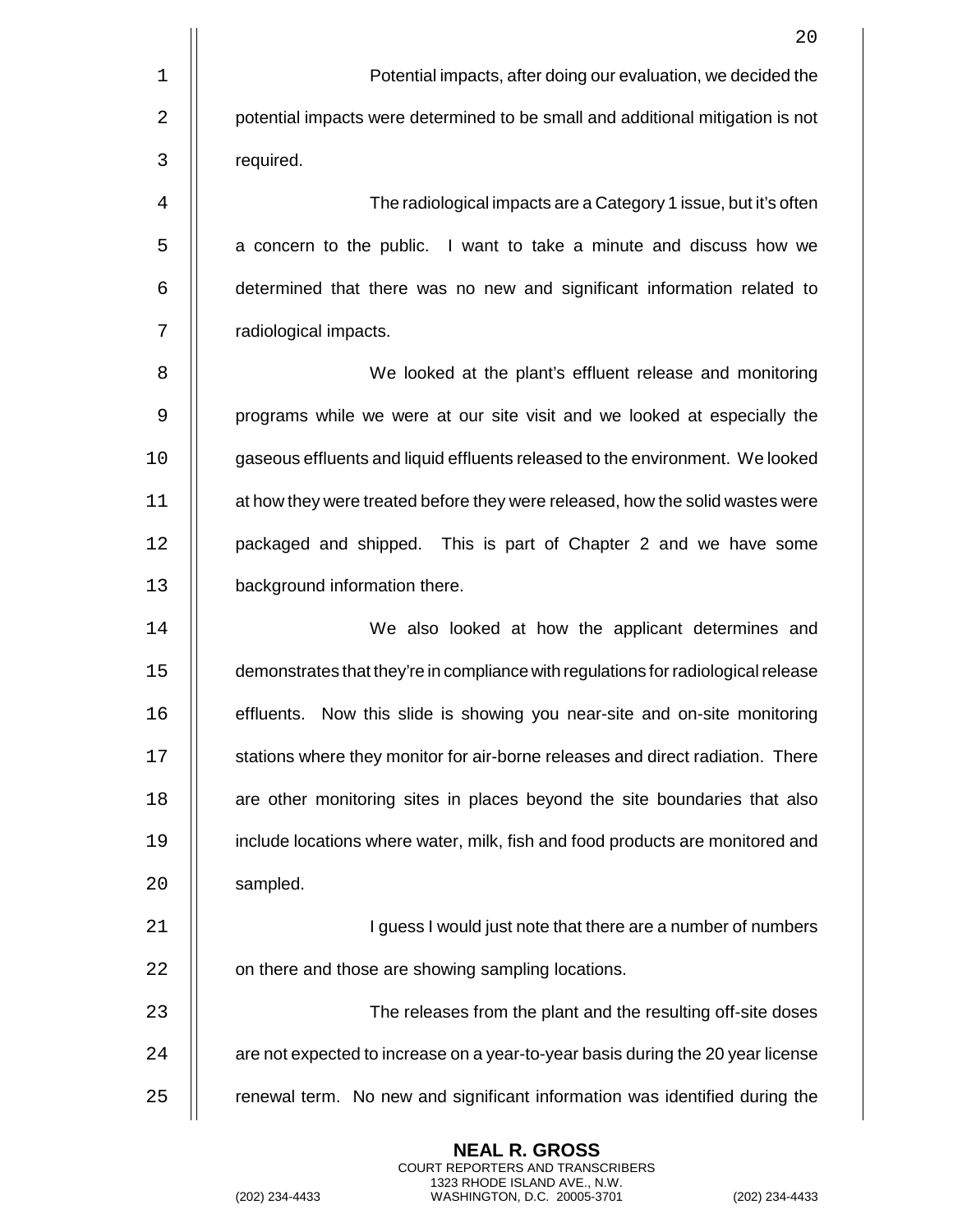|             | 21                                                                                 |
|-------------|------------------------------------------------------------------------------------|
| $\mathbf 1$ | staff's review, the scoping process or the evaluation of other available           |
| 2           | information                                                                        |
| 3           | Some prettier pictures here, I think you can see them a little                     |
| 4           | bit better.                                                                        |
| 5           | The last issue I'd like to discuss, of those evaluated in                          |
| 6           | Chapter 4, is that of threatened and endangered species. A description of the      |
| 7           | terrestrial and aquatic ecology of the area and the potential for endangered and   |
| 8           | threatened species at the site is given in Chapter 2, a lot of background          |
| 9           | information there with the species identified. There are no federally listed       |
| 10          | species that currently occur -- aquatic species that currently occur at the        |
| 11          | Catawba site. The only federal or state-listed threatened and endangered           |
| 12          | aquatic specie with the potential to inhabit waters near Catawba is the Carolina   |
| 13          | heelsplitter, a mussel. All known occurrences of this species in the Catawba       |
| 14          | River system are limited to small tributary streams located downstream of Lake     |
| 15          | Wiley. It has not been found present in the vicinity of the plant and it occurs in |
| 16          | streams rather than the impounded waters of Lake Wiley.                            |
| 17          | Bald eagles are known to nest at Lake Wiley or at Lake                             |
| 18          | James, which is upstream, and they are known, from the Catawba River area.         |
| 19          | They are rarely observed, however, as transients at the Catawba site or along      |
| 20          | transmission right-of-ways.                                                        |
| 21          | Except for the bald eagle, there are no federally or state-listed                  |
| 22          | terrestrial species known to occur within the Catawba exclusion area or            |
| 23          | associated transmission rights-of-way.                                             |
| 24          | Now the dwarf flowered heartleaf, which is threatened, and                         |
| 25          | the Georgia astor which is a candidate species for listing, are found in the       |

(202) 234-4433 WASHINGTON, D.C. 20005-3701 (202) 234-4433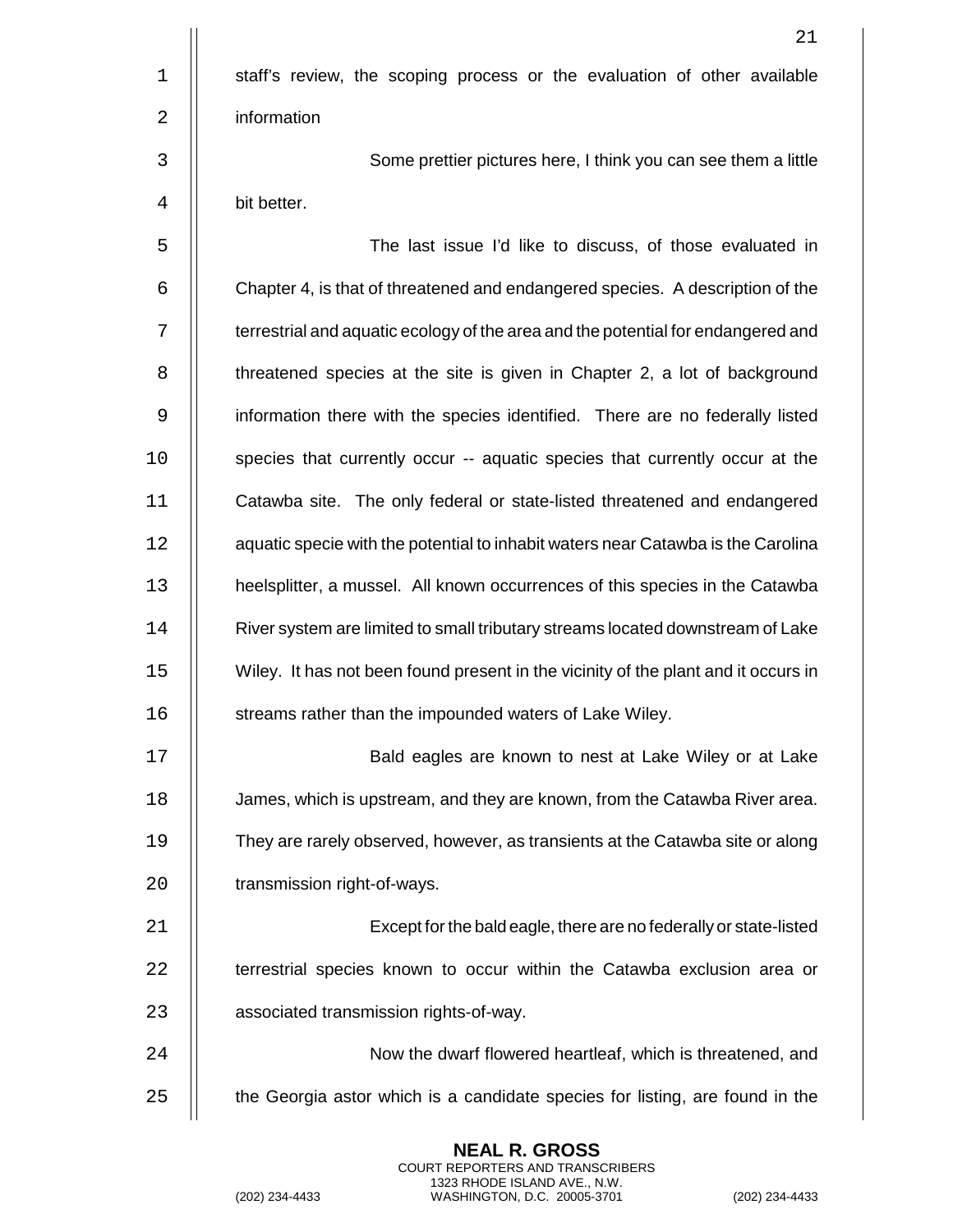|             | 22                                                                               |
|-------------|----------------------------------------------------------------------------------|
| $\mathbf 1$ | vicinity of the Catawba site or the transmission line rights-of-way, but neither |
| 2           | of these species have been observed in these areas during field surveys.         |
| 3           | For all of the issues the team reviewed, we judged the license                   |
| 4           | renewal impacts are small for Category 1 and 2 issues and determined there       |
| 5           | was no new and significant information identified during the scoping process     |
| 6           | in which the public participated, by the licensee or by the staff.               |
| 7           | We also reviewed uranium fuel cycle and solid waste                              |
| 8           | management issues and decommissioning of the plant. All issues for uranium       |
| 9           | fuel cycle and solid waste management as well as decommissioning are             |
| 10          | considered Category 1 generic issues and are discussed in Chapters 6 and 7       |
| 11          | of the document. No new and significant information was identified for these     |
| 12          | topics.                                                                          |
| 13          | As part of the environmental impact statement process, we                        |
| 14          | evaluated the potential environmental impacts associated with Catawba if it      |
| 15          | were to discontinue operating after its current licensing period. This and other |
| 16          | alternatives are discussed in Chapter 8. We looked at the no action alternative, |
| 17          | which is the scenario where Catawba operating licenses are not renewed and       |
| 18          | then the plant ceases operation and Duke would decommission the facility at      |
| 19          | the end of their operating life.                                                 |
| 20          | We also looked at new generation from coal-fired and oil and                     |
| 21          | natural gas-fired plants, new nuclear power, purchased electrical power, fuel    |
| 22          | cells, alternative technology such as power from wind, solar, hydro-power,       |
| 23          | geothermal energy, wood waste, municipal solid waste or other biomass            |
| 24          | derived fuels. We looked at delayed retirements of other existing facilities as  |
| 25          | well as utility-sponsored conservation. And then we looked at a combination of   |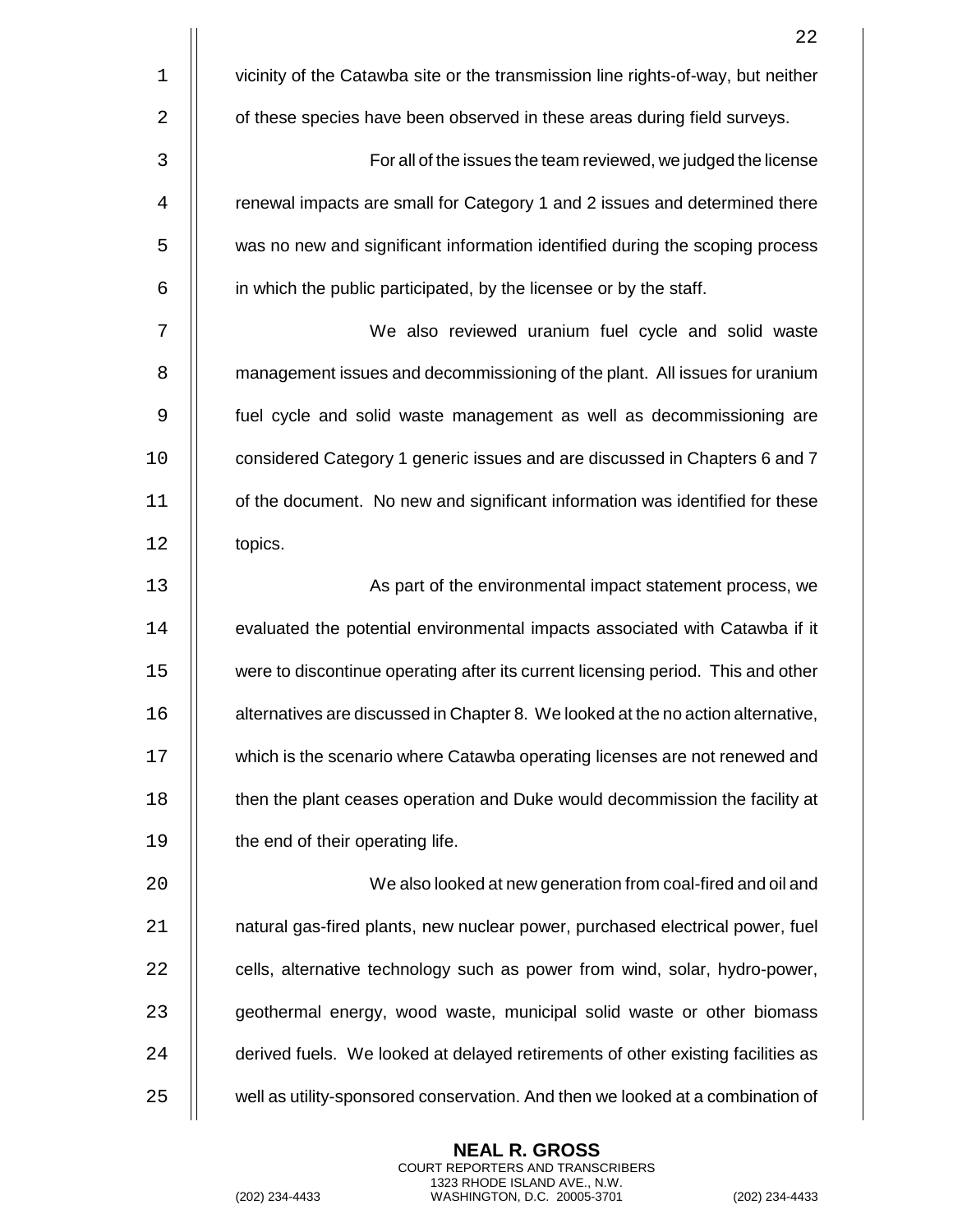|    | 23                                                                               |
|----|----------------------------------------------------------------------------------|
| 1  | alternatives.                                                                    |
| 2  | For each alternative, we considered whether the technologies                     |
| 3  | could replace the baseload capacity of Catawba and whether they would be a       |
| 4  | feasible alternative to renewal. If they appeared to have potential, we looked   |
| 5  | at the same types of environmental issues, land use, ecology, socio-economics    |
| 6  | and so on, that we reviewed for the license renewal term.                        |
| 7  | What we found in our preliminary conclusions for the                             |
| 8  | alternatives that are considered feasible is that these alternatives, which are  |
| 9  | no-action alternatives, may have environmental effects in at least some impact   |
| 10 | categories that reach moderate or large significance.                            |
| 11 | For comparison, the license renewal impacts had small --                         |
| 12 | were judged as having small significance.                                        |
| 13 | I think that takes care of my part of it, Chip. If there's any                   |
| 14 | questions --                                                                     |
| 15 | MR. CAMERON: Let's see if there are some questions on                            |
| 16 | the findings in the draft environmental impact statement, including alternatives |
| 17 | that were looked at. Anybody, questions?                                         |
| 18 | (No response.)                                                                   |
| 19 | MR. CAMERON: Okay, Mary Ann, thank you very much.                                |
| 20 | And we're going to go to the last part of the draft environmental impact         |
| 21 | statement and ask Bob Palla to talk to us about severe accident mitigation       |
| 22 | alternatives. Bob.                                                               |
| 23 | MR. PALLA: Thank you, Chip.                                                      |
| 24 | My name is Bob Palla, I'm a senior reactor engineer with the                     |
| 25 | NRC and I'm going to be discussing severe accident mitigation alternatives or    |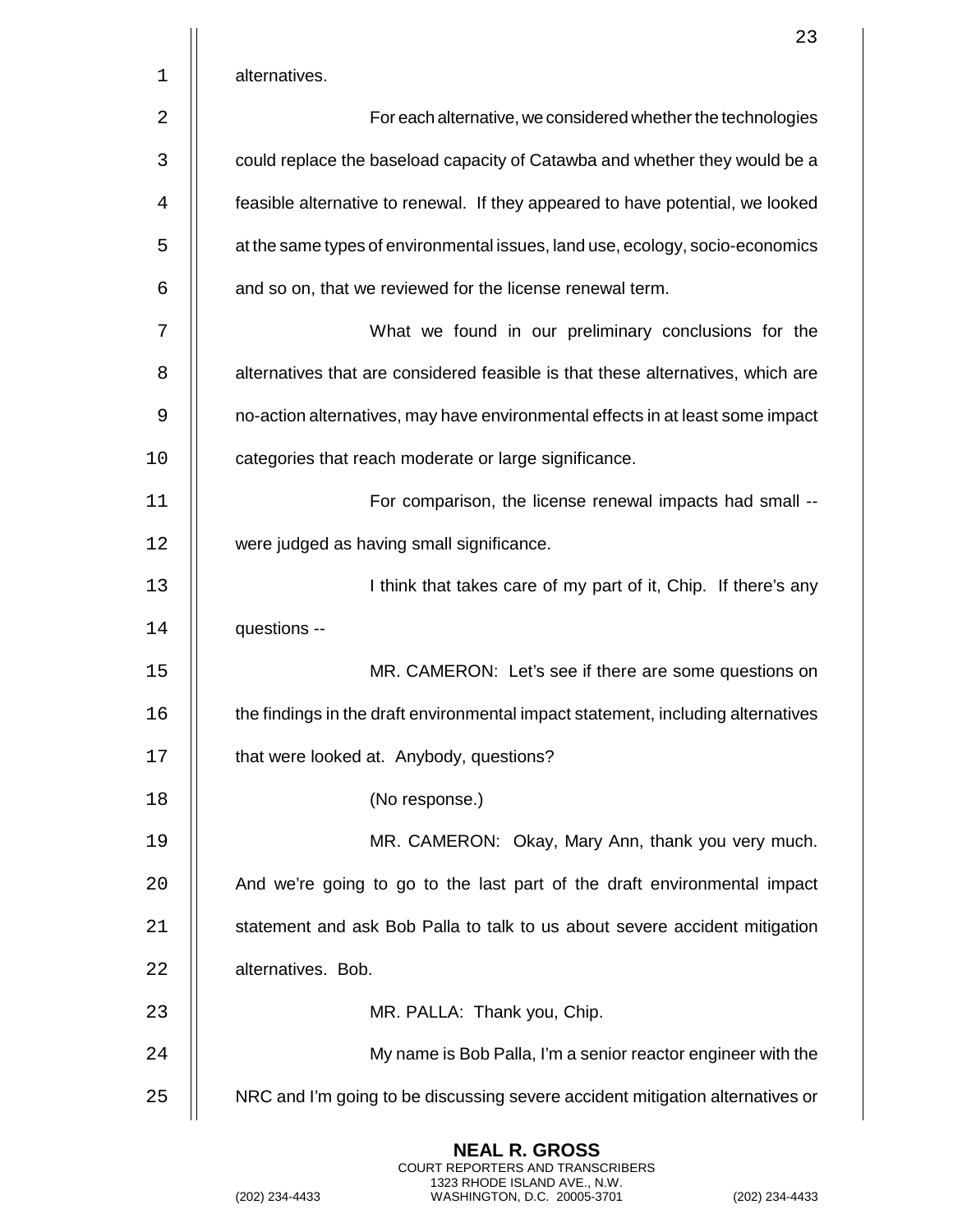| 24                                                                               |
|----------------------------------------------------------------------------------|
| otherwise known as SAMAs for the Catawba plant.                                  |
| As background, the license renewal rule requires that a                          |
| license renewal applicant consider alternatives to mitigate severe accidents if  |
| the staff has not previously evaluated SAMAs for the applicant's plant. In other |
| words, the analysis of SAMAs is a Category 2 issue, as Mary Ann had              |
| discussed earlier.                                                               |
| Now since SAMAs had not been previously assessed for the                         |
| Catawba plants, we assessed these as part of the environmental review. We        |
| documented this review in Section 5.2 of the environmental impact statement      |
| supplement for Catawba.                                                          |
| The purpose of doing this analysis, the SAMA evaluation, is                      |
| to ensure that plant changes with the potential for improving severe accident    |
| safety performance are identified and evaluated. Now the scope of potential      |
| improvements that we considered included hardware modifications, procedure       |
| changes, training program improvements, basically the full spectrum of           |
| changes of that sort. And the scope also included SAMAs that would either        |
| prevent core damage -- these are sometimes referred to as preventive SAMAs,      |
| as well as SAMAs that improve containment performance, given that a core         |
| damage event might occur. These are termed mitigative SAMAs.                     |
| Now to better understand actually how this evaluation is                         |
| performed, I just want to briefly outline the major steps of the process. It's a |
| multi-step process, with four major steps. The first step is to characterize     |
| overall plant risk and the leading contributors to the risk. Now this typically  |
| would involve the extensive use of the plant-specific probabilistic safety       |
| assessment study, also known as PRA. This PRA identifies the different           |
|                                                                                  |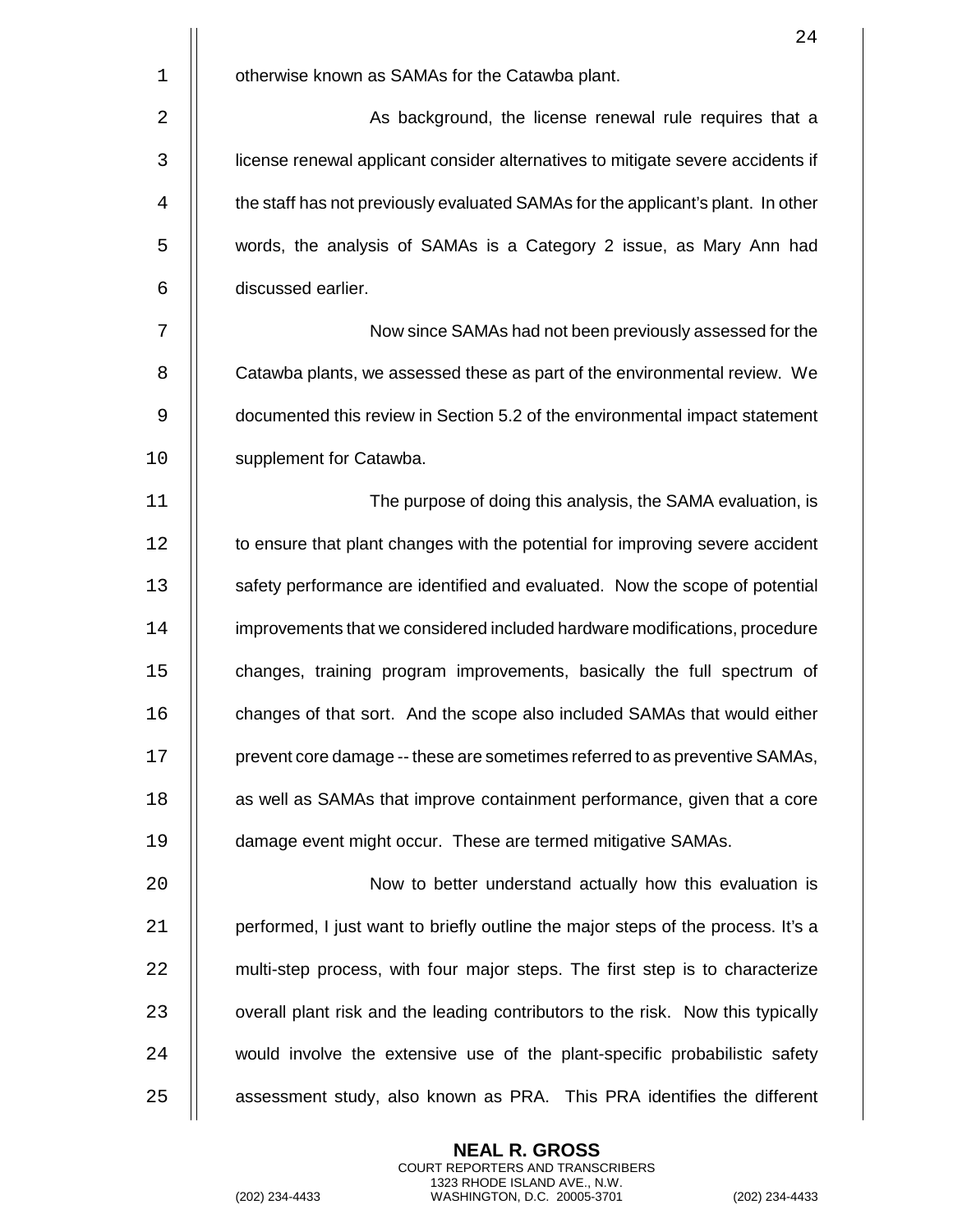1 **1** combinations of system failures and human errors that would be necessary for 2 | an accident to progress to either core damage or to containment failure.

3 The second step of the process is to identify potential 4 | improvements that can further reduce risk. The information from the PRA, 5 | such as the dominant accident sequences, is used to help identify plant  $6$  | improvements that would have the greatest impact in reducing risk. 7 | Improvements identified in other NRC studies and other industry studies are 8 | also considered in this process. These studies include evaluations, SAMA 9 | evaluations performed for other plants, such as the TVA Watts Bar plant, and 10 | improvements identified in the probabilistic safety assessments for other plants, 11 | because some of these improvements may be applicable to Catawba as well, 12 | so they were looked at as well.

 The next step is to quantify the risk reduction potential and **the implementation costs for each improvement. Now the risk reduction and**  implementation costs are typically estimated in a bounding fashion. Risk **Fig.** reduction is generally over-estimated by assuming that the plant improvement **is completely effective in eliminating accident sequences that this improvement i** is intended to address. And the implementation costs are generally under-19 | estimated by neglecting certain cost factors such as maintenance costs or 20 | surveillance costs.

 Then these risk reduction and cost estimates are used in the **final step to determine whether implementation of any of the improvements can**   $\parallel$  be justified. And in determining whether an improvement is justified, we look 24 | at three factors.

25 The first is whether the improvement is cost-beneficial. In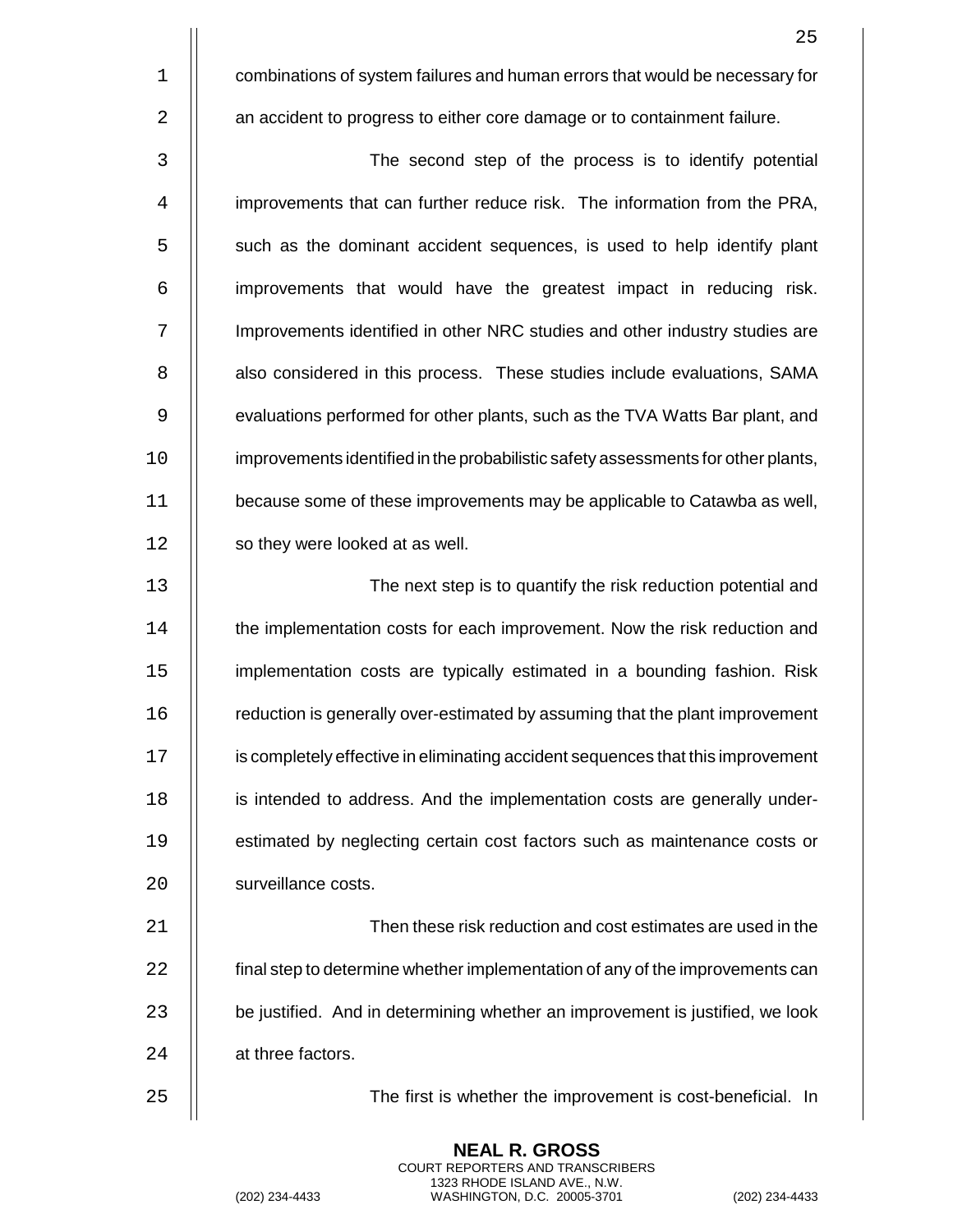|    | 26                                                                                |
|----|-----------------------------------------------------------------------------------|
| 1  | other words, is the estimated benefit greater than the estimated implementation   |
| 2  | cost for the SAMA.                                                                |
| 3  | The second factor is whether the improvement provides a                           |
| 4  | significant reduction in total risk. For example, does it eliminate a sequence or |
| 5  | a containment failure mode that contributes a large fraction of the plant risk.   |
| 6  | And the third factor is whether the risk reduction is associated                  |
| 7  | with aging effects during the period of extended operation; in which case, if it  |
| 8  | was, we would be looking at implementation as part of the license renewal         |
| 9  | process.                                                                          |
| 10 | The preliminary results of the SAMA evaluation are                                |
| 11 | summarized on the next slide. Fourteen candidate improvements were                |
| 12 | evaluated for Catawba. This included six SAMAs that were related to reducing      |
| 13 | the frequency of core damage, and eight SAMAs related to improveing               |
| 14 | containment performance in a severe accident.                                     |
| 15 | In addition, the costs and benefits of installing a dedicated                     |
| 16 | power line from the Wiley hydroelectric station were also evaluated, effectively  |
| 17 | increasing the number of SAMAs evaluated to 15.                                   |
| 18 | Now in summarizing the results, Duke did not find any of the                      |
| 19 | improvements to be cost-beneficial; however, the NRC staff concludes that two     |
| 20 | of these appear cost-beneficial when evaluated in accordance with NRC             |
| 21 | regulatory analysis guidelines.                                                   |
| 22 | The first cost-beneficial SAMA involves installing a water-tight                  |
| 23 | wall around an electrical transformer located in the turbine building basement.   |
| 24 | This SAMA would prevent certain internal flooding events from proceeding to       |
| 25 | a station blackout due to a failure of the transformer. It appears to be cost-    |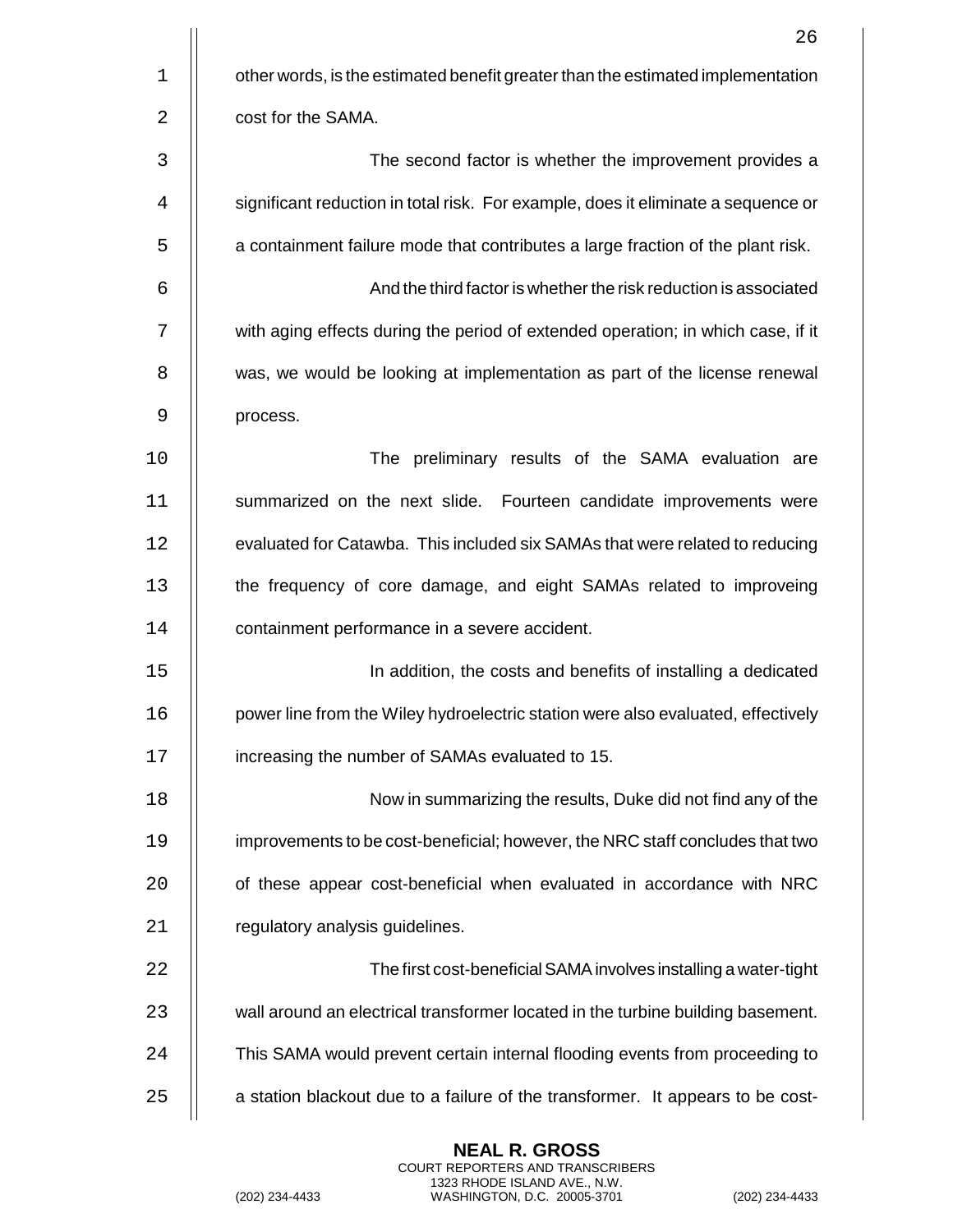**beneficial based on the risk reduction and cost information provided by Duke. This SAMA does not relate to adequately managing the effect of aging during the period of extended operation and therefore, it need not be implemented as** 4 | part of license renewal pursuant to the regulations. However, the staff intends **the pursue this matter as a current operating plant issue and a possible plant-**6 | specific backfit.

7 || The second cost-beneficial SAMA involves providing a **b** backup source of electric power to the hydrogen igniter system. The igniter 9 | system is dependent on AC power and would be unavailable in a station **blackout event. This SAMA would permit the igniter system to be operated**  during station blackout, thereby reducing the likelihood of containment failure 12 | due to hydrogen combustion. The SAMA appears to be cost-beneficial if only the hydrogen igniters need to be powered from the backup power source. **However, it might be necessary to also supply the containment air return fans**  from a backup power source in order to ensure adequate mixing of the **containment atmosphere. If both igniters and air return fans must be supplied** 17 | from backup power, the SAMA becomes more expensive and may not be cost-beneficial.

 Now getting back to whether this relates to adequately **Fig.** managing aging, it does not. This SAMA doesn't tie back to aging effects, and  $\parallel$  therefore, it need not be implemented as part of license renewal, pursuant to **the regulations.** However, the need for plant changes related to hydrogen  $\parallel$  control are currently being assessed by NRC as a formal generic safety issue. || And as part of that issue, the NRC staff is carefully considering whether air **Fig.** return fans are needed and whether plant improvements for hydrogen control

> **NEAL R. GROSS** COURT REPORTERS AND TRANSCRIBERS 1323 RHODE ISLAND AVE., N.W.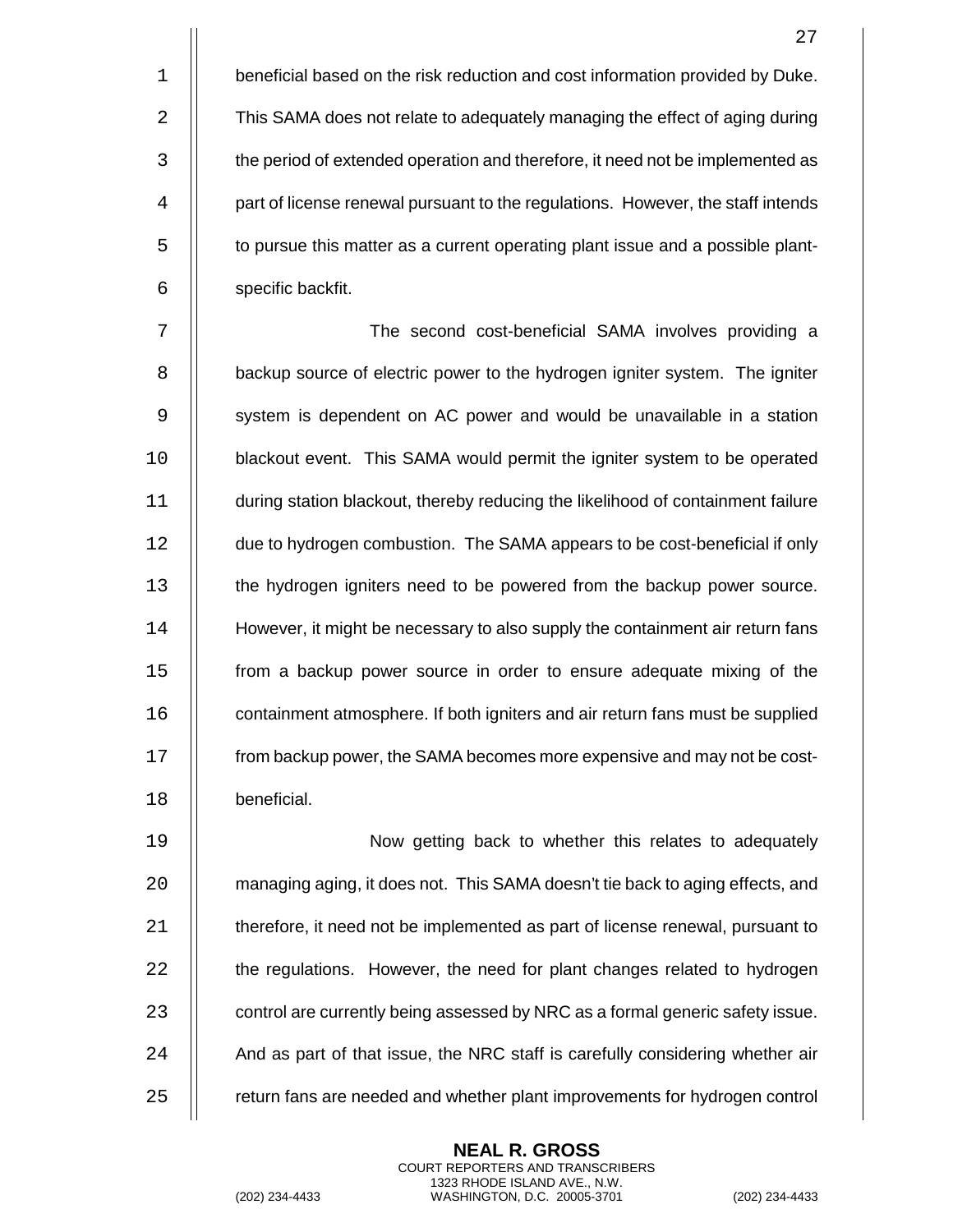|    | 28                                                                                 |
|----|------------------------------------------------------------------------------------|
| 1  | should be required at all plants with ice condenser containments, including        |
| 2  | Catawba.                                                                           |
| 3  | Any improvements identified through the resolution of this                         |
| 4  | generic safety issue will be addressed under the current operating license.        |
| 5  | So to summarize on the next slide, our overall conclusion is                       |
| 6  | that additional plant improvements to further mitigate severe accidents are not    |
| 7  | required at Catawba as part of license renewal; however, improvements to           |
| 8  | hydrogen control and installation of a water-tight wall, are being further         |
| 9  | evaluated as current operating license issues.                                     |
| 10 | I'll take any questions you have.                                                  |
| 11 | MR. CAMERON: Questions for Bob on the severe accident                              |
| 12 | aspects of the draft environmental impact statement?                               |
| 13 | Yes, sir, and please just give us your name.                                       |
| 14 | MR. JENETTA: My name is Tony Jenetta.                                              |
| 15 | In regards to aging of equipment, you say that you're not                          |
| 16 | going to do a measurement aspect of the existing plant as it exists at this point. |
| 17 | I'm worried about the containment, the containment walls and the existing plant    |
| 18 | over the years that it's been in operation. Is there any kind of monitoring        |
| 19 | devices that measures the existing equipment and future equipment of the           |
| 20 | containment vessel itself as we go day to day?                                     |
| 21 | MR. CAMERON: I think we're going to ask Rani to address                            |
| 22 | that for you. Rani -- and Rani, do you understand the question that the            |
| 23 | gentleman is asking?                                                               |
| 24 | MS. FRANOVICH: Well, I'm going to rephrase it to make                              |
| 25 | sure I understand. Are you talking about concrete containment structure or are     |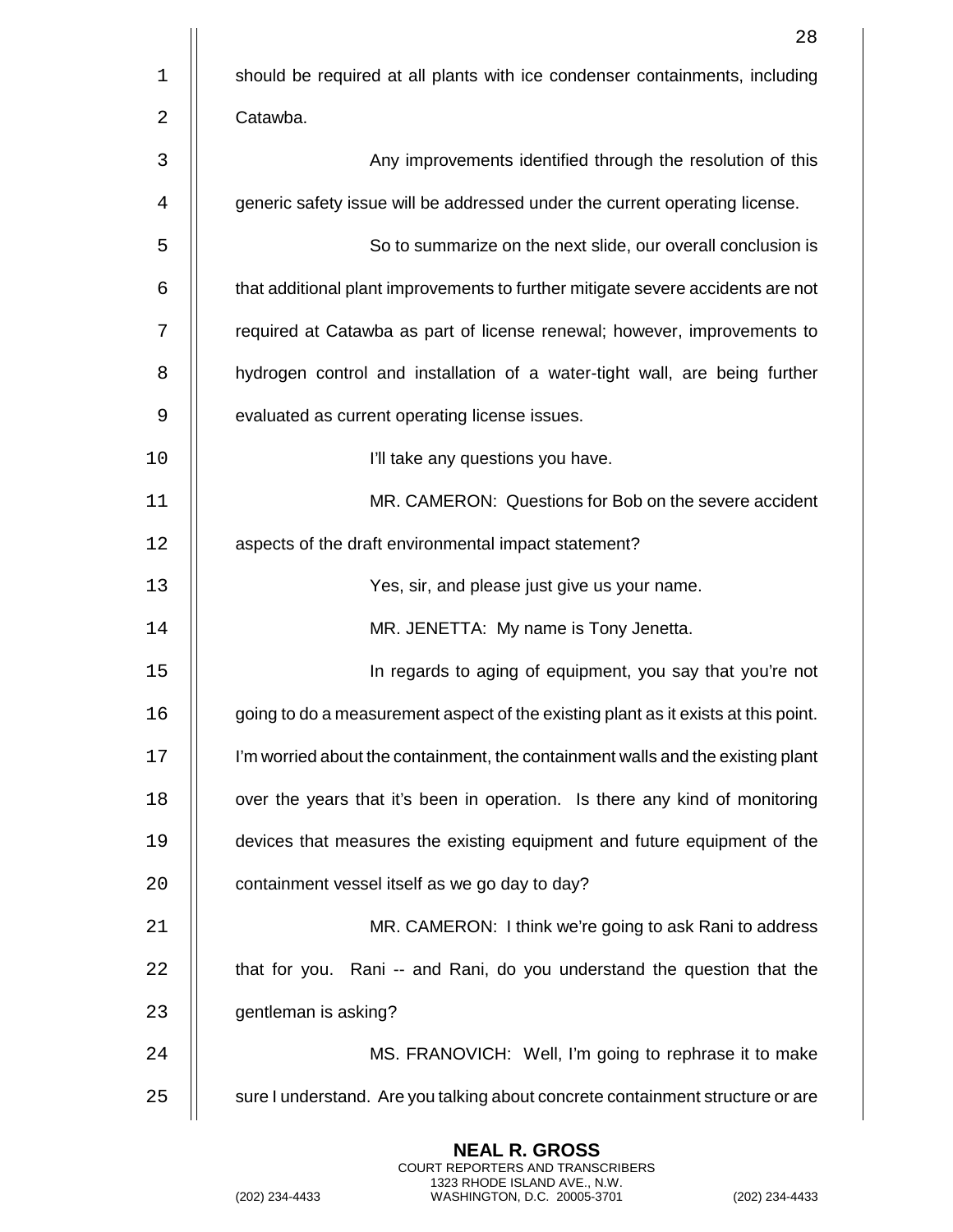|              | 29                                                                                 |
|--------------|------------------------------------------------------------------------------------|
| $\mathbf 1$  | you talking about what is within containment?                                      |
| 2            | MR. JENETTA: As we age, we weaken, whether it be a                                 |
| $\mathbf{3}$ | human being or a car. So this plant has been in operation over a period of         |
| 4            | years and so there's certain fatigue in construction. Has Duke got the             |
| 5            | capability of monitoring this fatigue over the years that it's been in operation?  |
| 6            | And if extended 20 years more, how would this be measured in future                |
| 7            | development and building?                                                          |
| 8            | MS. FRANOVICH: Okay, as far as the future development                              |
| 9            | and building, I'm not sure I understand how that pertains to the renewal of the    |
| 10           | existing plant. But you can follow up on that when I give you the answer to the    |
| 11           | previous questions you had.                                                        |
| 12           | Duke is proposing aging management of the concrete                                 |
| 13           | structure as well as the safety-related equipment inside of containment. And       |
| 14           | they have different aging management programs for different pieces of              |
| 15           | equipment and it depends upon what the equipment is composed of, whether           |
| 16           | it's steel, concrete, electronics, cables, and the environment that the equipment  |
| 17           | is in. So if you look at Duke's license renewal application, you will see how they |
| 18           | designate or identify all of the components and structures that meet the           |
| 19           | scoping criteria for the rule. They talk about what materials they are             |
| 20           | constructed of, what environments they're in and what the aging management         |
| 21           | program will be to manage or monitor their aging. The NRC taff is in the           |
| 22           | process now of determining whether or not what Duke proposes to do is              |
| 23           | adequate.                                                                          |
| 24           | You also mentioned fatigue. Fatigue is one of the time-                            |
| 25           | limited aging analyses that I talked about during my presentation. And it's        |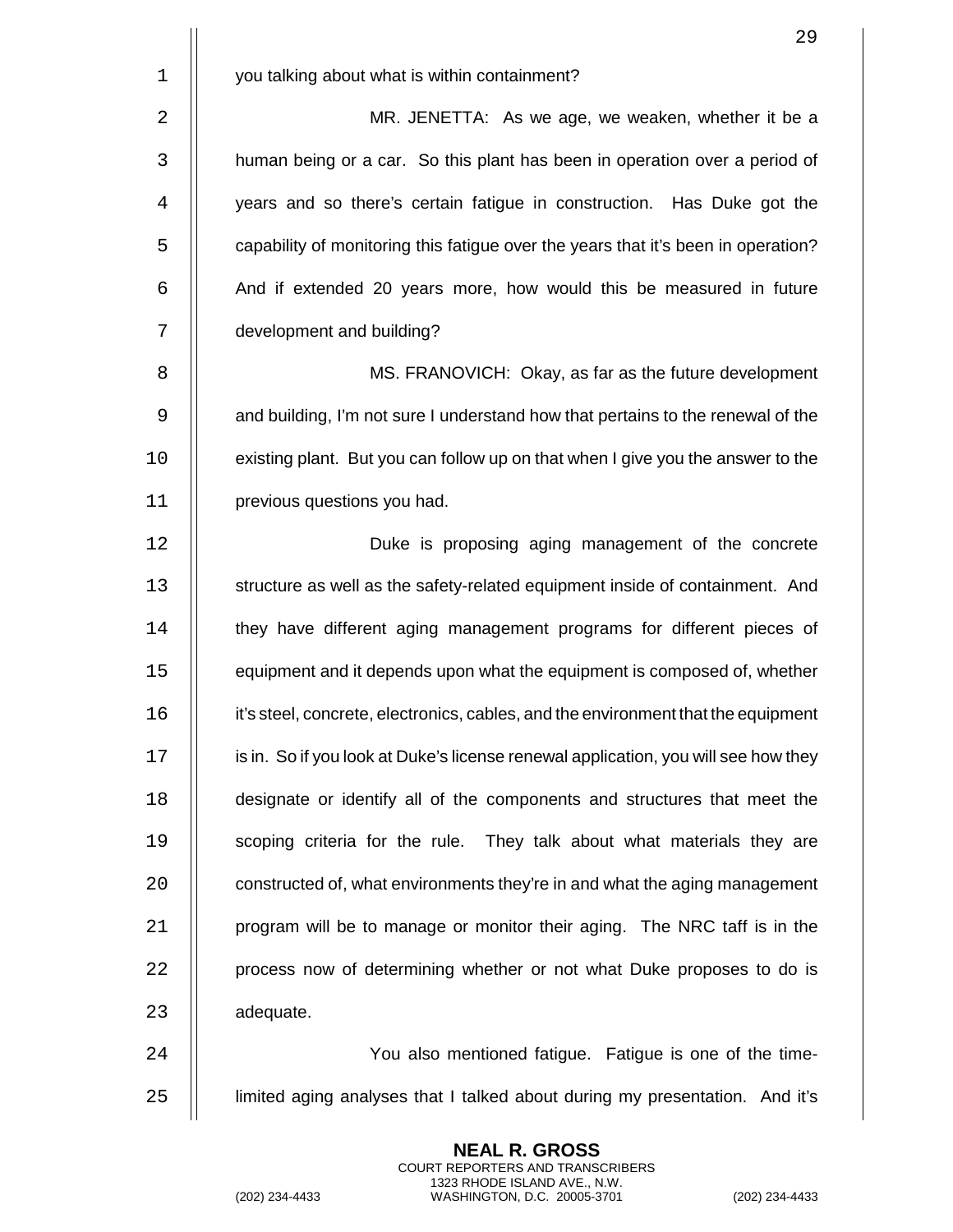|    | 30                                                                                   |
|----|--------------------------------------------------------------------------------------|
| 1  | really an analysis for the original plant life that's revisited and re-appproved for |
| 2  | an additional 20 or however many years the extended period of operation will         |
| 3  | be. So that's how they address the fatigue of certain components.                    |
| 4  | Does that answer your question?                                                      |
| 5  | MR. CAMERON: And Rani, I take it that you're -- well go                              |
| 6  | back to you in a minute, sir. I take it that what you're saying is that there are    |
| 7  | various monitoring programs that Duke is proposing and that we're reviewing          |
| 8  | to deal with aging and fatigue.                                                      |
| 9  | MS. FRANOVICH: That's correct. The program that they                                 |
| 10 | designate for monitoring or managing the effects of aging of different               |
| 11 | components really depends on what material it is -- what the material of the         |
| 12 | component is and what the environment is. But the application has all of that        |
| 13 | information on what they propose to do and the staff is still in the process of      |
| 14 | evaluating the acceptability of what the applicant proposes.                         |
| 15 | MR. CAMERON: Do you have a follow up on that, sir?                                   |
| 16 | MR. JENETTA: In regards to the follow up, and evaluating                             |
| 17 | the components and the material and construction as the years go by, there           |
| 18 | needs to be public mandate in regards to Duke advocating if there's a                |
| 19 | weakness of the years in certain structures. And NRC should maybe require            |
| 20 | more monitoring aspect or re-evaluating if there needs to be reconstruction of       |
| 21 | the Units 1 or 2.                                                                    |
| 22 | MS. FRANOVICH: Okay.                                                                 |
| 23 | That's an ongoing thing as the units<br>MR. JENETTA:                                 |
| 24 | continue. Re-evaluation should be an ongoing scope of the --                         |
| 25 | MS. FRANOVICH: The staff agrees with you -- the staff                                |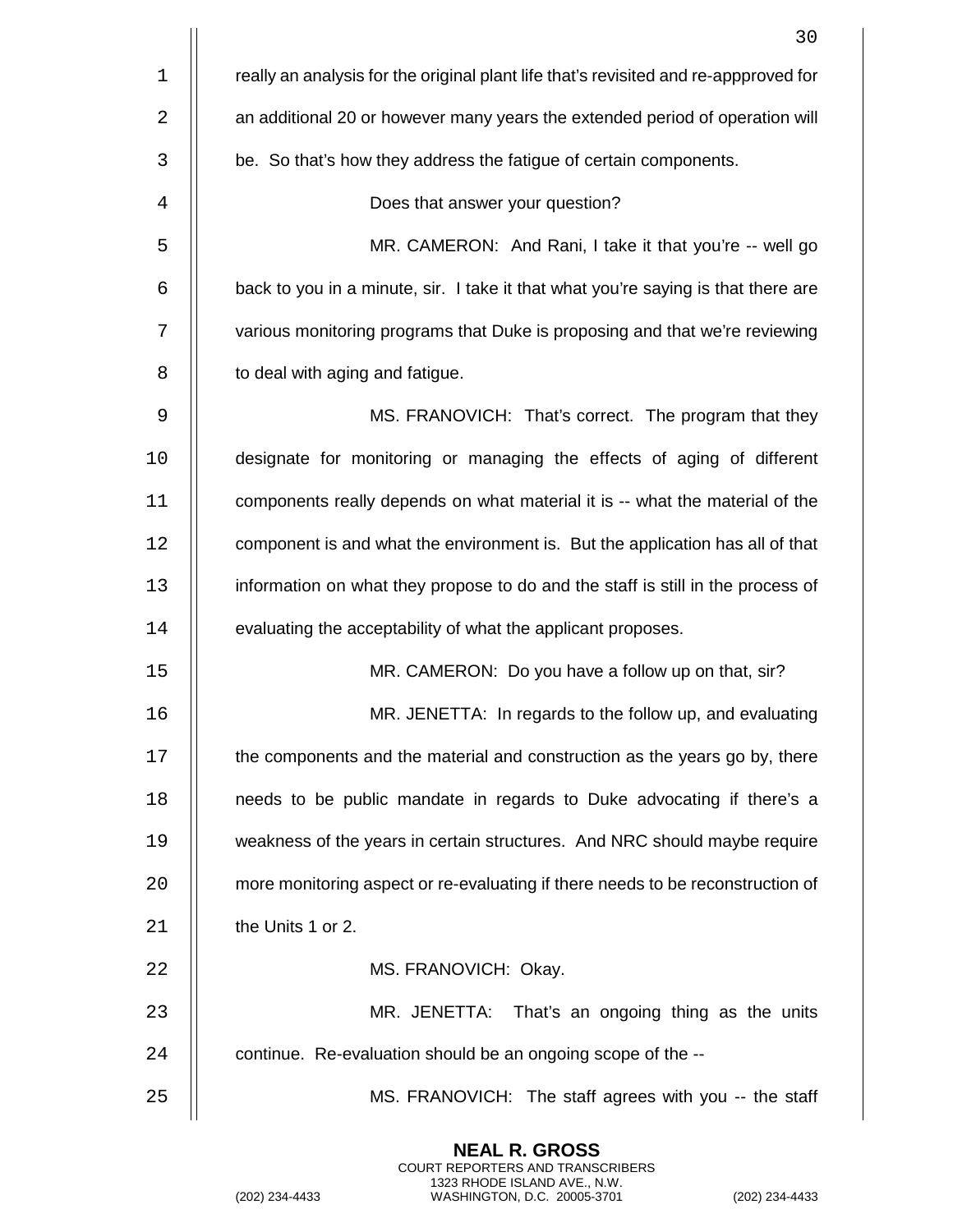|    | 31                                                                               |
|----|----------------------------------------------------------------------------------|
| 1  | agrees with you and, in fact, what we've built into the guidance documents that  |
| 2  | we've written for how applicants prepare their applications, involves an element |
| 3  | called corrective action and that gets to exactly what you're talking about. If  |
| 4  | there is an identified deficiency, degradation, aging, failure, then Duke is     |
| 5  | required to address it, take corrective action and make it safe again. So you're |
| 6  | absolutely right and our guidance documents address that and so does the         |
| 7  | application that Duke gave us. They talk about their corrective action element   |
| 8  | for each and every aging management program that they propose for                |
| 9  | monitoring and managing aging. So we agree with you.                             |
| 10 | MR. CAMERON: Okay, thank you for that comment, sir, and                          |
| 11 | thank you, Rani.                                                                 |
| 12 | MS. FRANOVICH: Sure.                                                             |
| 13 | MR. CAMERON: Other questions on either severe accident                           |
| 14 | mitigation alternatives or other issues at this point?                           |
| 15 | (No response.)                                                                   |
| 16 | MR. CAMERON: Okay. Thank you, Bob.                                               |
| 17 | Let's go to Jim Wilson for a summing up here and where                           |
| 18 | comments can be submitted. Jim.                                                  |
| 19 | MR. WILSON: To summarize The impacts of license                                  |
| 20 | renewal at Catawba are small for all impact areas. In comparison, the impacts    |
| 21 | of alternatives to license renewal range from small to large. Therefore, the     |
| 22 | staff's preliminary conclusion is that the adverse impacts of license renewal at |
| 23 | Catawba are not so great that preserving the option of license renewal for       |
| 24 | energy planning decision-makers would be unreasonable.                           |
| 25 | A quick recap of current status. We issued the draft                             |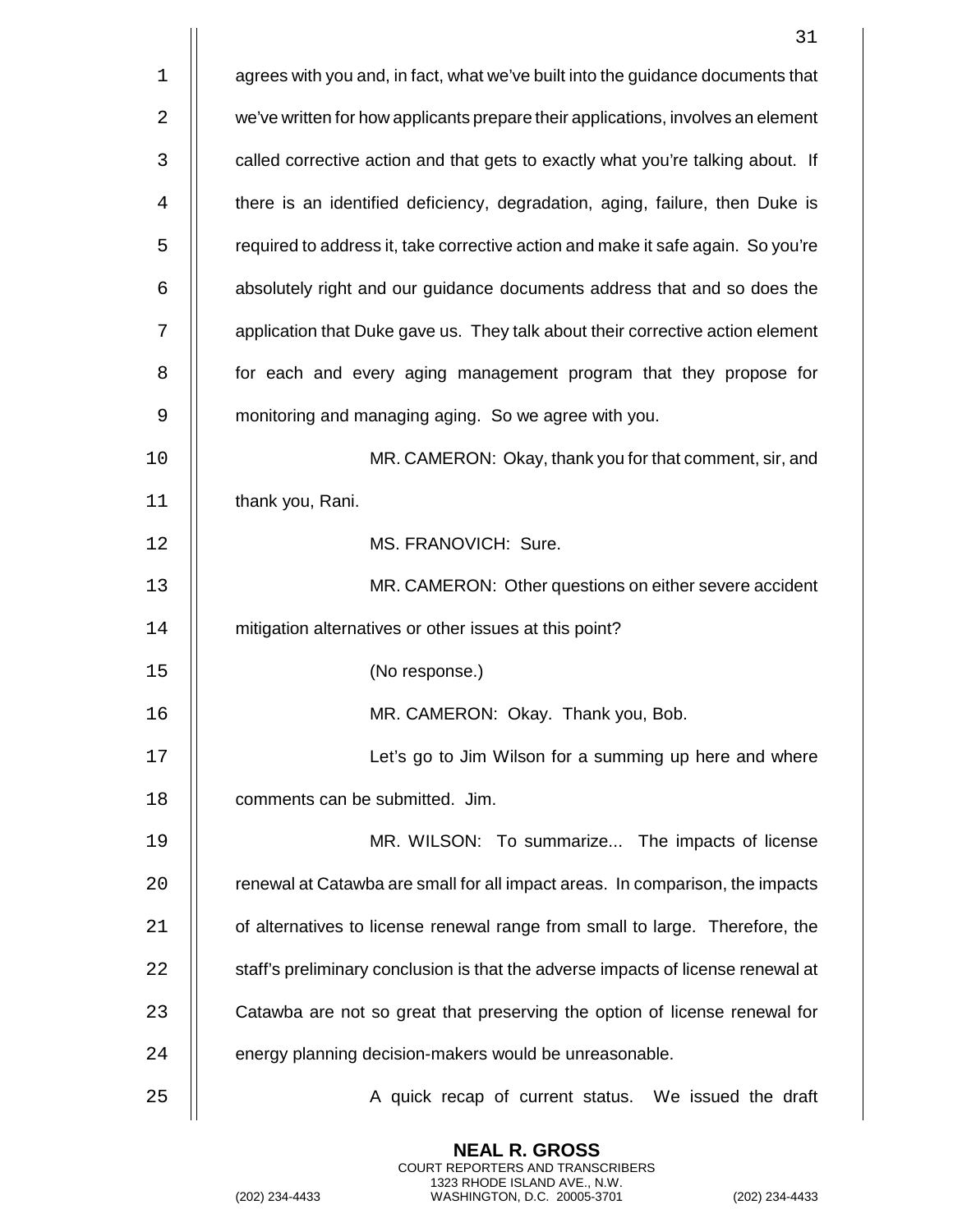|             | 32                                                                                 |
|-------------|------------------------------------------------------------------------------------|
| $\mathbf 1$ | environmental impact statement for Catawba license renewal in May. We are          |
| 2           | in the middle of a public comment period that was scheduled to close on            |
| 3           | August 9 and we expect to address public comments, including any necessary         |
| 4           | revisions to the draft environmental impact statement for license renewal and      |
| 5           | issue the final environmental impact statement in January of 2003.                 |
| 6           | <b>This</b><br>slide provides information on how to access the                     |
| 7           | Catawba environmental impact statement. You can contact me directly at the         |
| 8           | phone number provided and I'll mail you a copy. You can view the document          |
| 9           | at the public library here in Rock Hill and the document is available on the web   |
| 10          | at the address given. We've also brought a number of copies of the                 |
| 11          | supplemental environmental impact statement for Catawba and they're                |
| 12          | available in the side room where you came in and registered.                       |
| 13          | This last slide gives details on how to submit comments on                         |
| 14          | the draft Catawba environmental impact statement after this meeting, up until      |
| 15          | the 9th of August. You can submit comments in writing, by e-mail or by regular     |
| 16          | mail at the addresses given, or you can bring them in person to NRC                |
| 17          | headquarters at Rockville, Maryland.                                               |
| 18          | That concludes our presentations at today's meeting. Any                           |
| 19          | questions?                                                                         |
| 20          | MR. CAMERON: Jim, can you just and perhaps Rani,                                   |
| 21          | particularly in light of this gentleman's question on the safety review -- can you |
| 22          | tell us how the environmental review ties into the completion of the safety        |
| 23          | review, just in terms of scheduling? Can you just sort of lay that out for us?     |
| 24          | MR. WILSON: Okay, I'll note that Rani talked about this at                         |
| 25          | the beginning of her presentation at today's meeting. We're going to revise the    |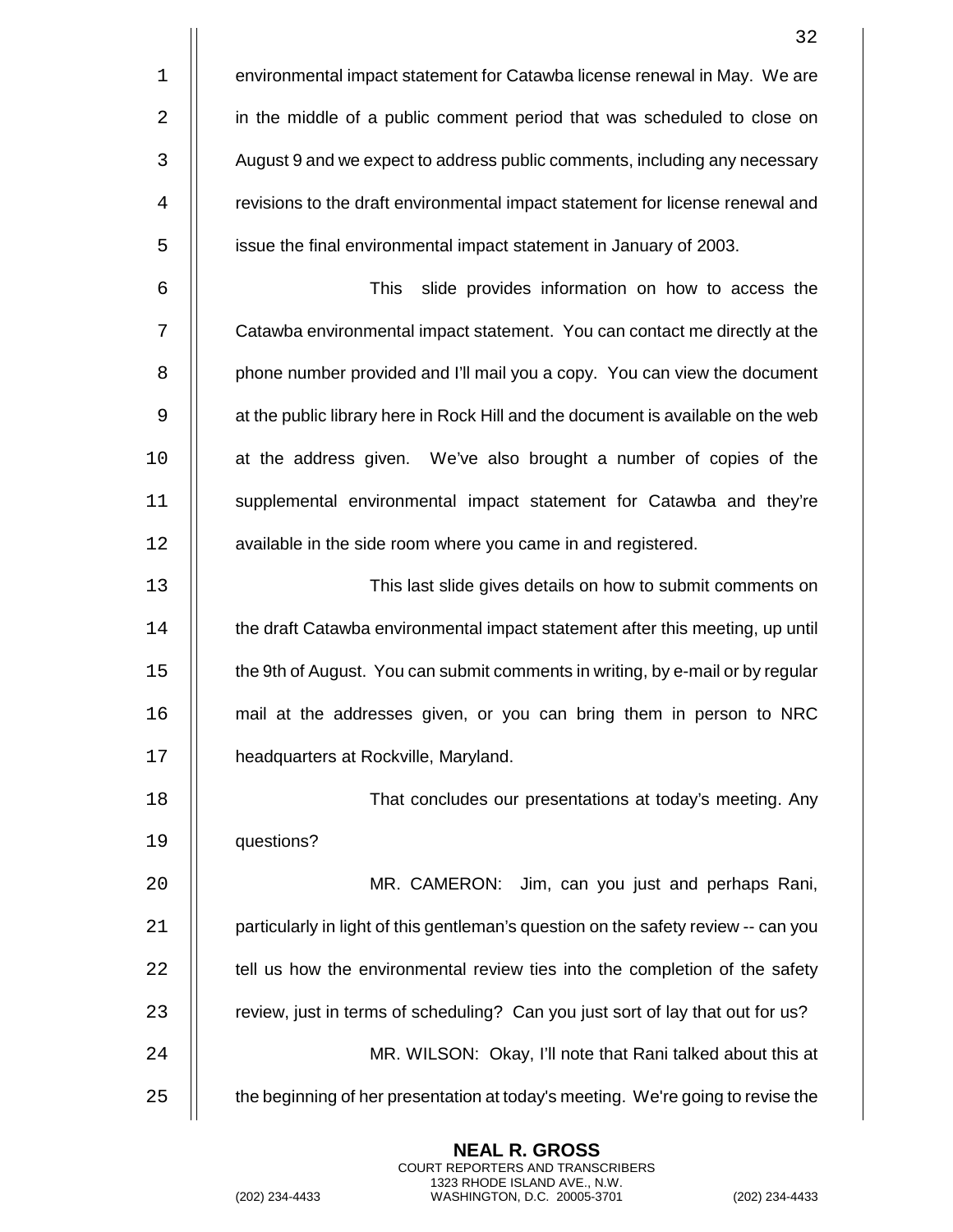|    | 33                                                                               |
|----|----------------------------------------------------------------------------------|
| 1  | draft environmental impact statement and issue it as final documnet in January   |
| 2  | of 2003. Soon after that, the staff will be completing its safety evaluation and |
| 3  | issuing its safety evaluation report. Concurrently with preparation of the       |
| 4  | environmental impact statement and the safety evaluation report are              |
| 5  | inspections that are conducted by regional inspection staff. They'll prepare     |
| 6  | inspection reports for the Commission's consideration.                           |
| 7  | All of these documents will come together, along with a report                   |
| 8  | from the ACRS, the Commission's expert body of consultants, and will be          |
| 9  | available to the Commission in making a final decision on license renewal at     |
| 10 | Catawba.                                                                         |
| 11 | MR. CAMERON: Okay, and that independent evaluation by                            |
| 12 | the Advisory Committee of Reactor Safeguards, that's available -- a publicly     |
| 13 | available document, is that right, if people want to look at what that           |
| 14 | independent group says about all this.                                           |
| 15 | MR. WILSON: Unless the Commission determines that they                           |
| 16 | want some part of it held back. In the past, they have been.                     |
| 17 | MR. CAMERON: But generally.                                                      |
| 18 | MR. WILSON: Generally they are, yes.                                             |
| 19 | MR. CAMERON:<br>Okay. Questions for Jim, for Rani,                               |
| 20 | anybody, for Mary Ann, on the findings and draft before we go on?                |
| 21 | (No response.)                                                                   |
| 22 | MR. CAMERON: Okay, thank you very much, Jim.                                     |
| 23 | This is the part of the meeting where we ask members of the                      |
| 24 | public to give us comments. And before we go to those comments, I'd like to      |
| 25 | ask Gary Peterson from Duke Energy -- he's the vice president at Catawba         |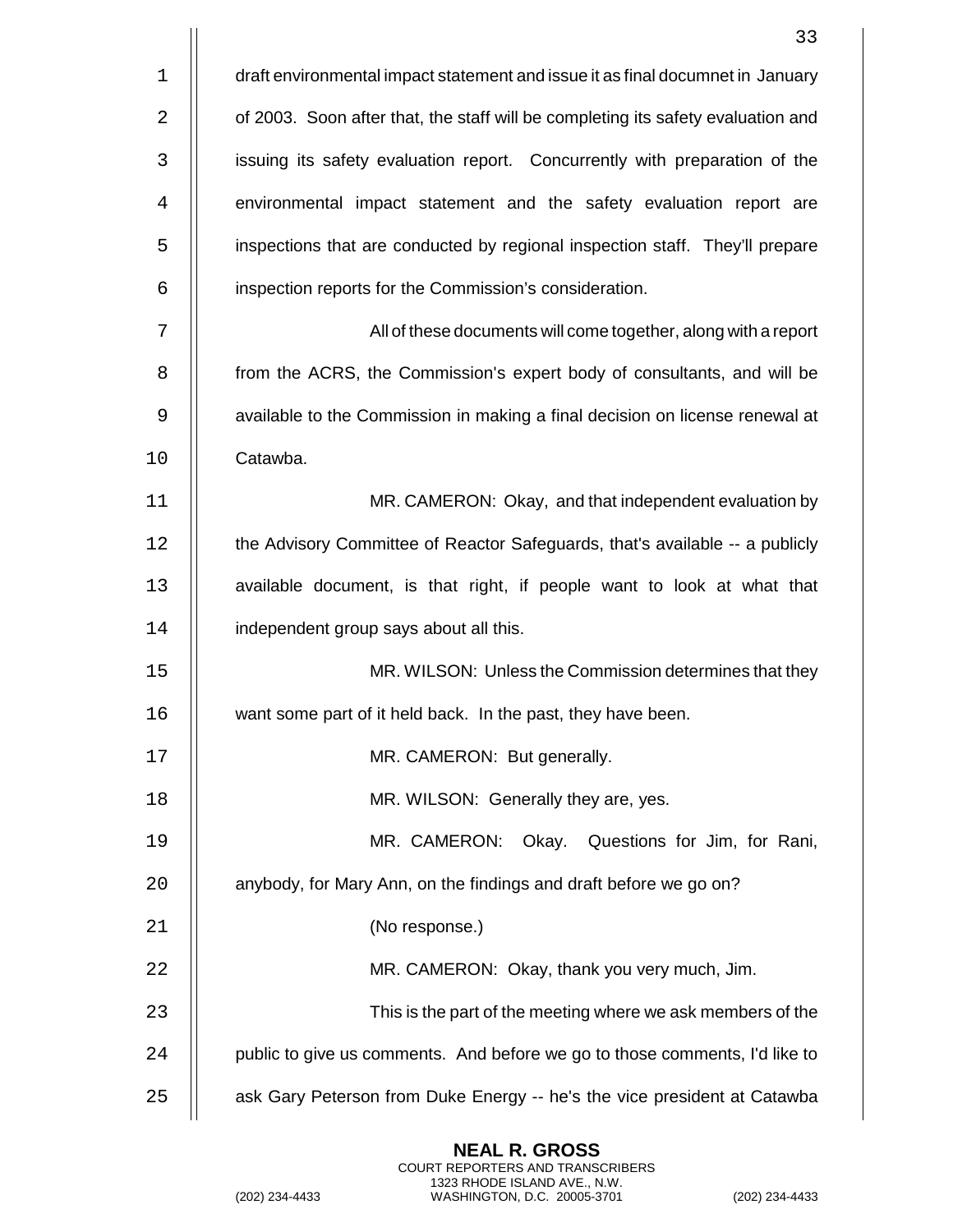|    | 34                                                                                   |
|----|--------------------------------------------------------------------------------------|
| 1  | Nuclear Station, to just give us a little bit of background on the rationale for the |
| 2  | license renewal application and whatever else that you'd like to share with us.      |
| 3  | Gary Peterson.                                                                       |
| 4  | MR. PETERSON: Thank you, Chip.                                                       |
| 5  | I'd like to thank all the members of the public and the                              |
| 6  | community who have taken the time out of their busy schedule today to come           |
| 7  | to this hearing.                                                                     |
| 8  | On behalf of Duke Power and the co-owners of Catawba                                 |
| 9  | Nuclear Station, I'd like to thank our employees and the license renewal team        |
| 10 | for their continuous dedication and steadfast commitment to making Catawba           |
| 11 | successful over the past 17 years of operation. They have truly made this            |
| 12 | station worthy of license renewal.                                                   |
| 13 | We also would like to recognize the NRC staff for their hard                         |
| 14 | work that they have developed and implemented a very thorough, effective and         |
| 15 | efficient license renewal process accompanying extensive environmental and           |
| 16 | technical reviews that you've heard here today.                                      |
| 17 | After reviewing the Catawba draft environmental impact                               |
| 18 | statement, the completeness of their efforts is very evident. And based on our       |
| 19 | initial review, Duke Power agrees with the conclusions of the report. Our            |
| 20 | technical staff is reviewing the report in detail and we will provide any written    |
| 21 | comments by the August 9 deadline.                                                   |
| 22 | Finally, and most important, we want to thank our community                          |
| 23 | for its support of our operations. We work extremely hard to be a good               |
| 24 | neighbor and a responsible corporate citizen. The confidence our neighbors           |
| 25 | have demonstrated in our ability as nuclear professionals is well-founded.           |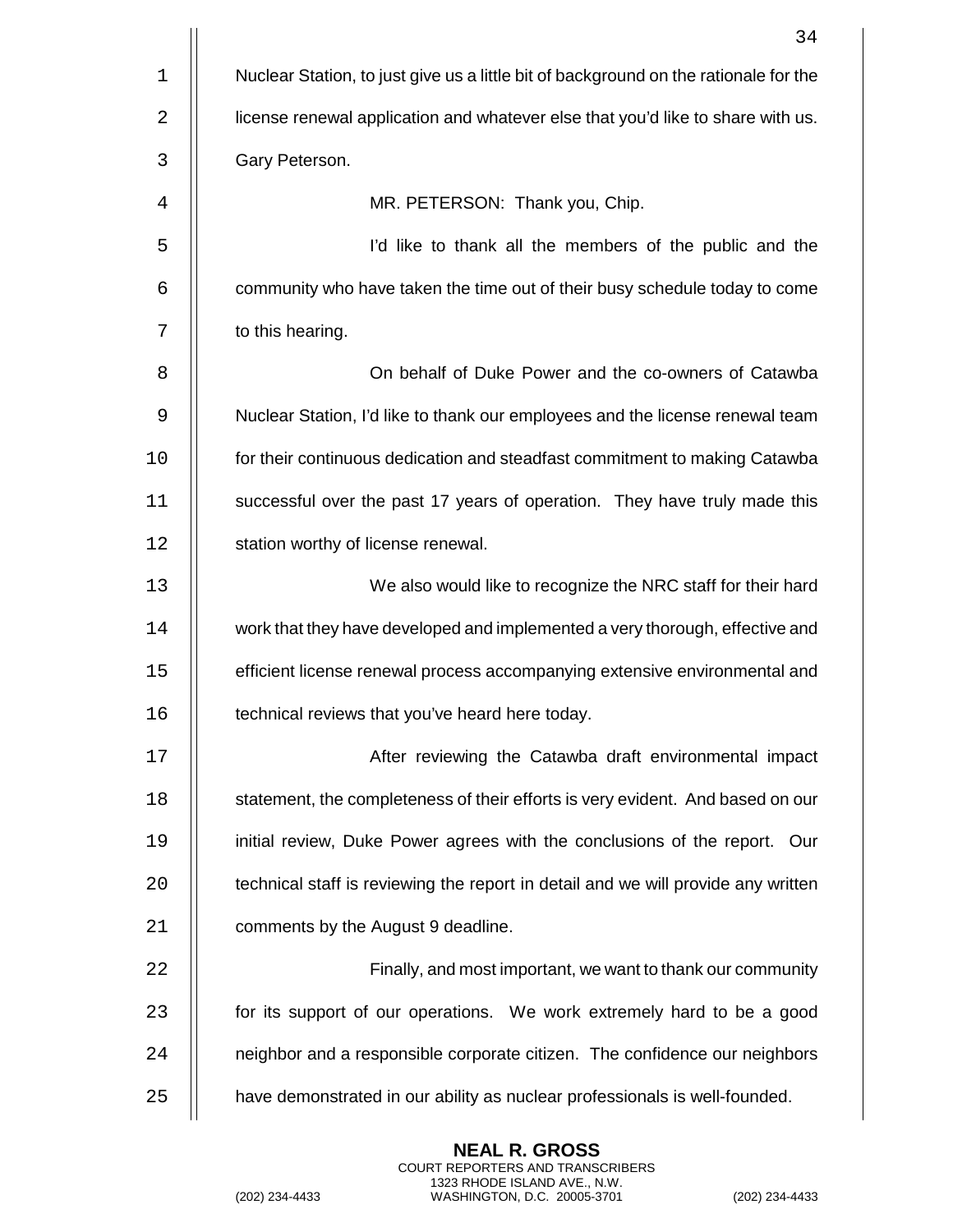|    | 35                                                                               |
|----|----------------------------------------------------------------------------------|
| 1  | I can assure you that the safe operation of Catawba Nuclear                      |
| 2  | Station is and always will be our top priority here in the community. We         |
| 3  | appreciate the opportunity to work through this license renewal process as it    |
| 4  | continues. We are extremely proud of our facility, our employees, our station    |
| 5  | and our operations. We look forward to the possibility of serving the            |
| 6  | community and our customers for the many years to come.                          |
| 7  | Thank you.                                                                       |
| 8  | MR. CAMERON: Thank you very much, Gary.                                          |
| 9  | Next we're going to go to Mr. Ed Fitzgerald from the Sierra                      |
| 10 | Club. Ed, would you like to share your thoughts with us? Thank you.              |
| 11 | MR. FITZGERALD: My name is Ed Fitzgerald and I'm the                             |
| 12 | Chair of the South Carolina Sierra Club, and Chip, thank you for the opportunity |
| 13 | to speak to the group again.                                                     |
| 14 | I spoke at the October 23 scoping process and most of our                        |
| 15 | thoughts are part of the public record. But I wanted to reiterate once again our |
| 16 | concern that the projected operating life before decommissioning of the plant    |
| 17 | extends out to 2044. We question that strategy, but with the proposed            |
| 18 | introduction of MOX fuel, which throws some more questions into the equation     |
| 19 | about the longevity of the plant, we again are concerned about that issue which  |
| 20 | lies out in front of us.                                                         |
| 21 | Our major concern from the Sierra Club is again the                              |
| 22 | introduction of MOX fuel, which has only been briefly mentioned here this        |
| 23 | afternoon, which will be -- as planned by the operators, at least that's what    |
| 24 | they've said, to become a major component of the fuel source. It is our belief   |
| 25 | and the belief of others who have studied that that the introduction of MOX fuel |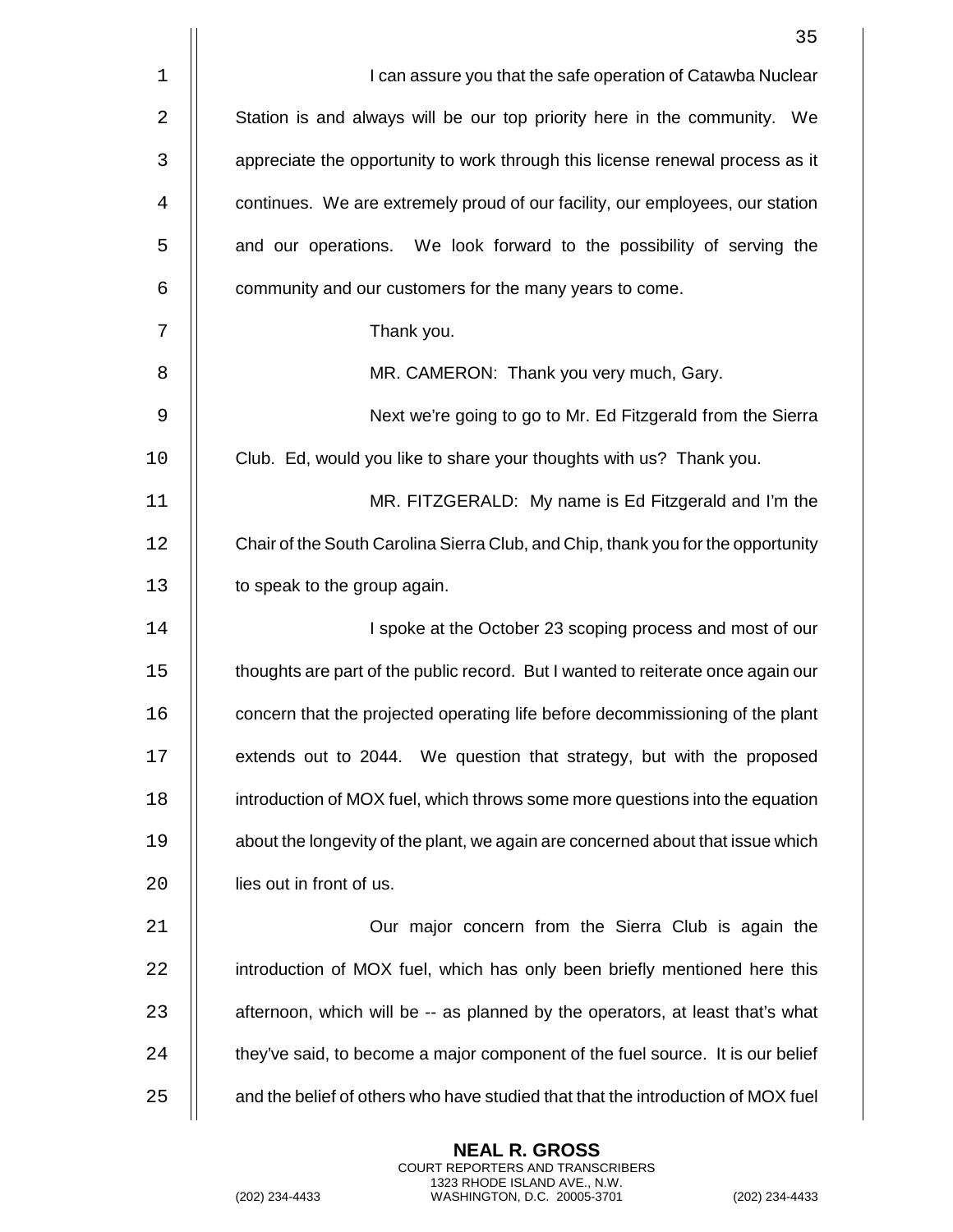|    | 36                                                                                   |
|----|--------------------------------------------------------------------------------------|
| 1  | puts additional stresses and corrosive activities in the plant which would again     |
| 2  | question the likelihood of that plant being an integral part of alternatives         |
| 3  | process out to an additional 20 years.                                               |
| 4  | The Sierra Club passed a resolution on this issue in October                         |
| 5  | 2001, opposing the shipment in plutonium weapons-grade nuclear material              |
| 6  | from various places, including Rocky Flats, Colorado into the Savannah River         |
| 7  | Site for the ultimate conversion into MOX fuel. If you watch the press and           |
| 8  | watch the national coverage of this, our Governor Hodges opposed that. He            |
| 9  | was unsuccessful at this point blocking the shipments by the Department of           |
| 10 | Energy. It's going to going to go into court but it's doubtful at this point whether |
| 11 | the Governor is going to be able to contain the shipments to Savannah River,         |
| 12 | which should start shortly.                                                          |
| 13 | We have actively supported to Governor in his stance on                              |
| 14 | barring nuclear plutonium into South Carolina without a clear exit strategy, but     |
| 15 | at this point, we believe that issue is over with.                                   |
| 16 | Our position remains unchanged, I don't want to bore you                             |
| 17 | with all the information that's already in the record, but once again, we believe    |
| 18 | that the application for the license under scoping review -- this issue today is     |
| 19 | the same as the scoping issue -- that the Catawba Nuclear Station will               |
| 20 | ultimately use MOX as part of the fuel component, that the South Carolina            |
| 21 | Sierra Club views this application process today as seriously flawed because         |
| 22 | the real issue in front of us is really what's going to happen down the road when    |
| 23 | they discuss introducing MOX. And all the statistics and all the information we      |
| 24 | heard today relates to conventional fuel, not to MOX. And that the Duke Energy       |
| 25 | withdraw its application and proceed to request the NRC for the license to use       |